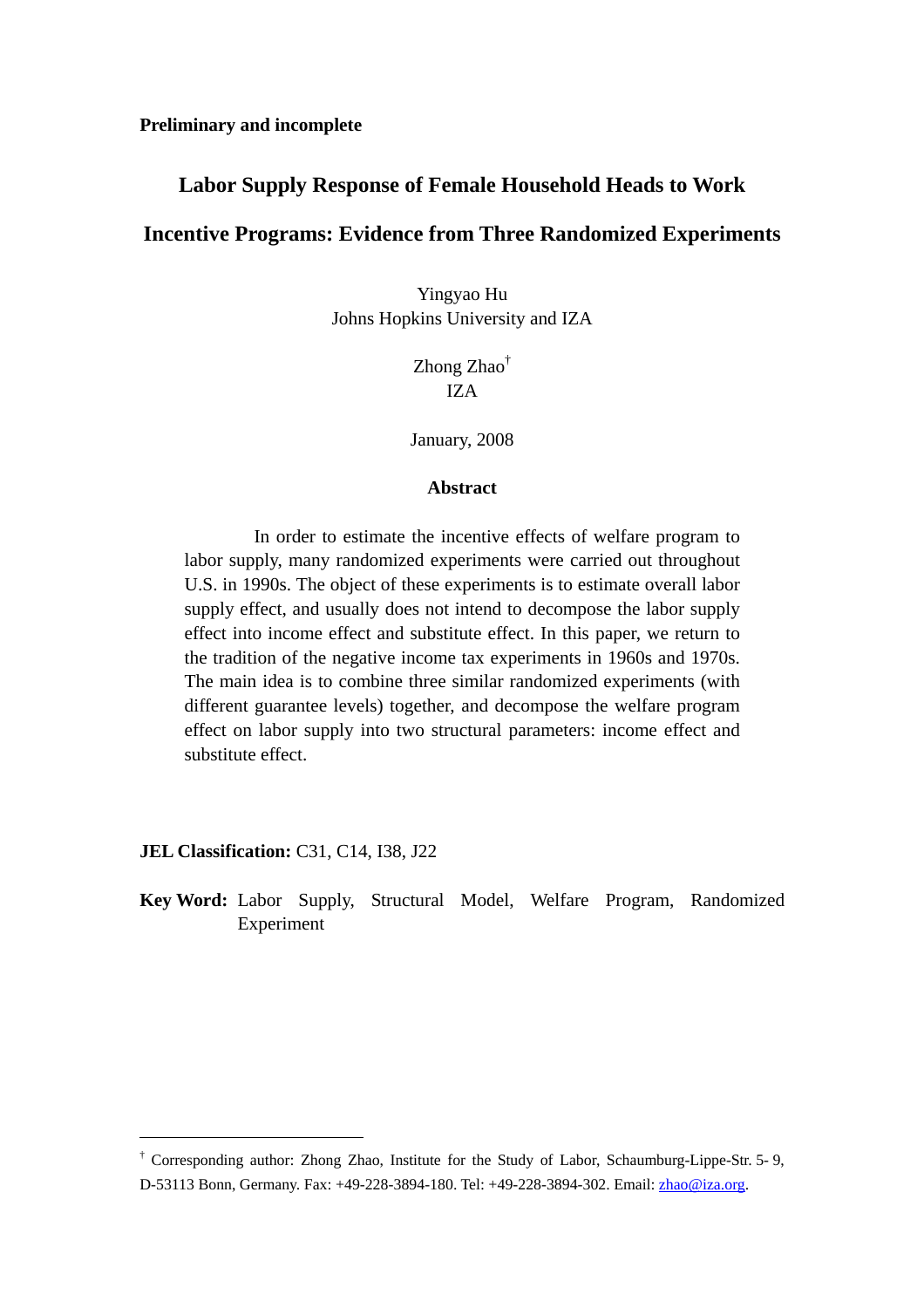#### **I. Introduction**

 $\overline{a}$ 

Understanding the relationship between welfare program and labor supply is an important topic in labor economics (see reviews by Moffitt 1992, 2002 and by Blank 2000).

During the Clinton administration, the U.S. welfare system was undergoing a major reform. In order to estimate the incentive effects of welfare program to labor supply, many randomized experiments were carried out through U.S. in 1990s, see Greenberg and Shroder (2004) for a comprehensive list of these experiments. The object of these experiments is to estimate overall labor supply effect, and usually ignore the mechanism and economic theory behind the effect, i.e. they do not decompose the labor supply effect into income effect and substitute effect. This "black-box" nature is often criticized, and the contribution to the accumulation of human knowledge from the "reduced form" experiments is also questioned in the literature, e.g. Heckman (1992) and Heckman and Smith (1995).

In this paper, we return to the tradition of the negative income tax (NIT) experiments in 1960s and 1970s (e.g. Burtless and Hausman, 1978), and decompose the welfare program effect on labor supply into two structural parameters: income effect and substitute effect. $<sup>1</sup>$ </sup>

One difficulty to decompose the effect into income and substitute effect using these 1990s experiments is that these experiments are not design to estimate structural model, and one experiment usually has only one guarantee level, so it is difficult to

<sup>&</sup>lt;sup>1</sup> See Table A1. for some earlier results on female heads from NIT experiments which were summarized in Moffitt (1982).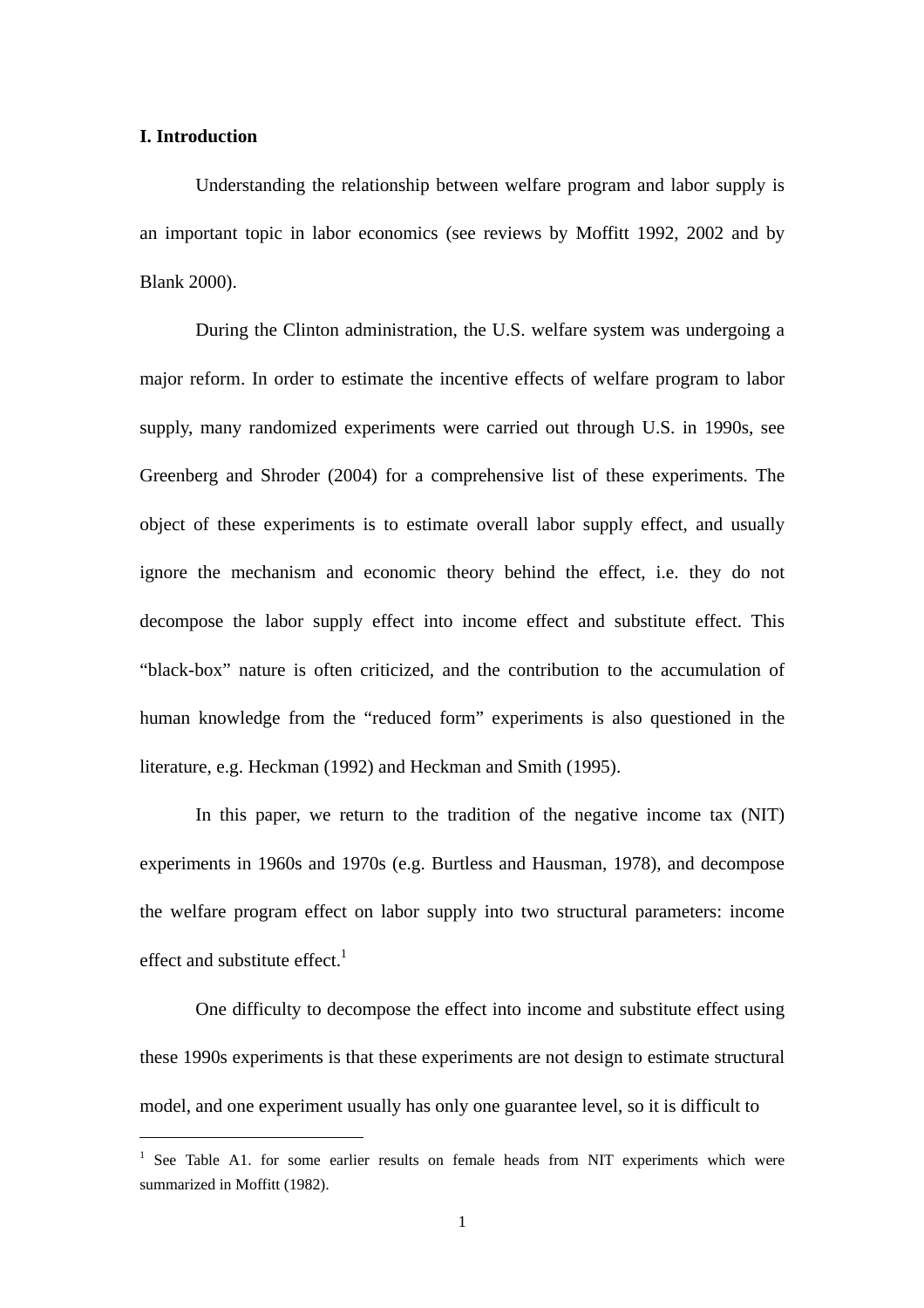Estimate two structural parameters using one experiment.

Our idea is to combine a series of similar randomized experiments (with different guarantee levels) together, and hence it is possible to estimate a more structural labor supply model.

The paper is organized as follows: in Section 2, we present the model, and discuss related econometric issues, especially the issue of kink budget constraint. Section 3 describes three randomized experiments used in this paper. The main empirical results are in Section 4. Section 5 concludes the paper.

### **II. Analytical and Econometric Framework**

The simple method to estimate the effect of an experiment on the labor supply is to estimate the following equation:

$$
H = \alpha T + X\beta + \varepsilon \tag{1}
$$

where  $H$  is the labor supply variable, e.g. hours of work per week,  $T$  is the treatment indicator, and *X* are other control variables, such as age, educational level, race, and family size, etc.

In order to estimate the substitute effect and income effect, we proceed with the text-book static labor supply model, which is the working-horse in the welfare incentive to labor supply literature (Moffitt, 2002).

Following the textbook model, such as Deaton and Muellbauer (1983), an individual will choose hours of leisure *L* and consumption *C* under the budget constraint  $N + WT = PC + WL$  to maximize her utility  $U(L, C)$ . *T* is total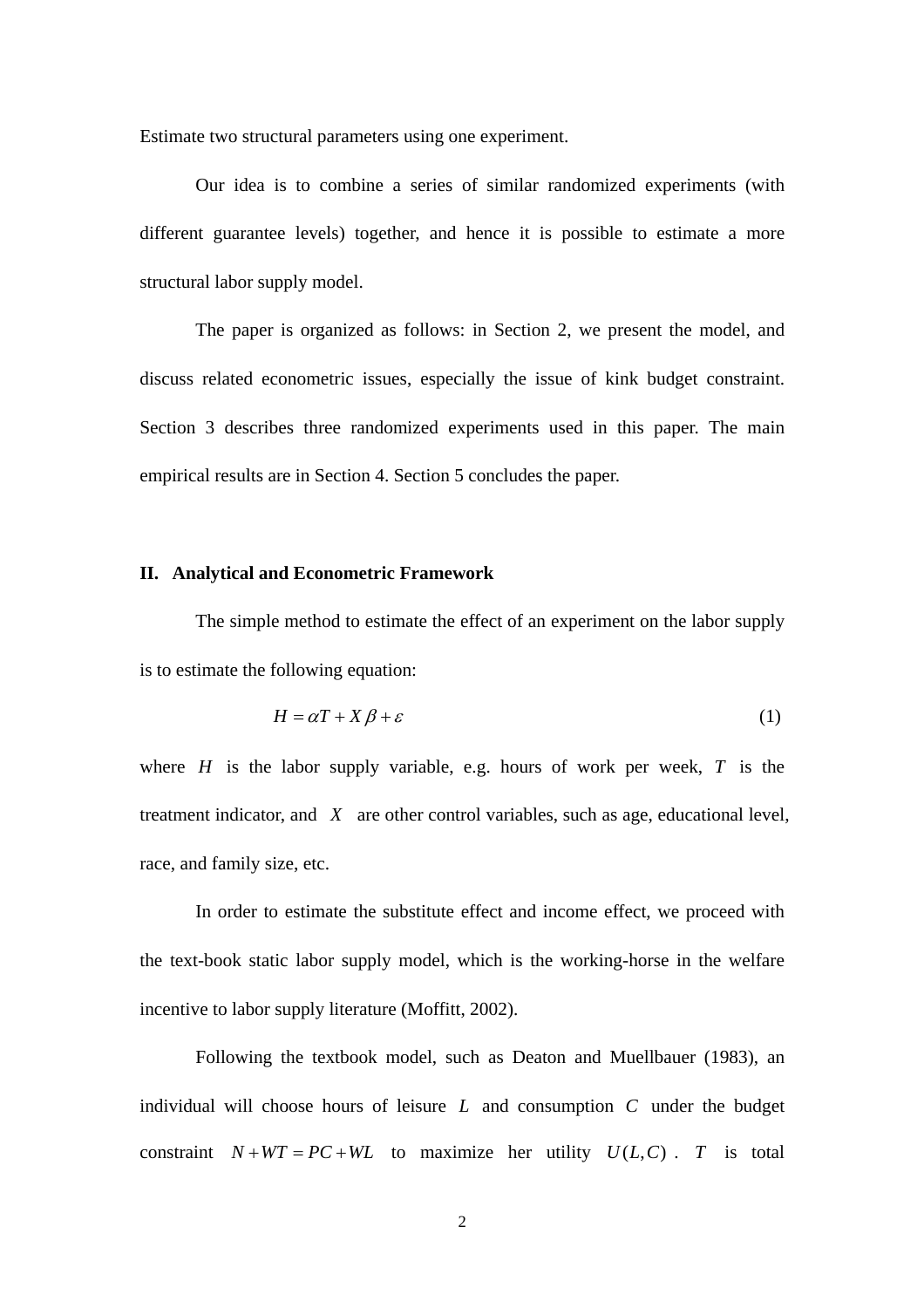available time i.e. 24 hours per day, *W* is wage rate and *P* is price. So  $N+WT$  is full income, which is exogenous, and the labor supply is defines as  $H = T - L$ .

In order to accommodate the features of labor supply related with welfare programs, following Moffitt (1983 and 2005), we define the benefit of a welfare program as  $B = G - tWH - rN$ , where *G* is the guarantee level and *t* is the tax rate. We have the model of the labor supply response to the welfare programs.<sup>2</sup>

$$
Max \quad U(H,Y) \tag{2}
$$

$$
s.t. \quad N + WH + B = Y \tag{3}
$$

where we normalize the price *P* to 1 and relabeled *C* as disposable income *Y* .

One difficulty to estimate the labor supply model is the kink budget constraint (see Figure 1 for an illustration). There are several approached proposed to deal with this issue, which include "virtual" income technique of Hall (1973), instrumental variable approach, and maximum likelihood estimator of Burtless and Hausman (1978), see Hausman (1985), Moffitt (1990) for surveys on these methods.

The approached pioneered by Burtless and Hausman (1978) gained popularity due to its internal consistence and its clarity on the linkage between economic theory and econometrics (Moffitt, 1990). However, MaCurdy, Green and Paarch (1990) and MaCurdy (1992) argue that in order to have a well-behaved maximum likelihood function, Hausman's method implicitly imposes positive restriction on the uncompensated substitute and negative restriction on the income effect.

 $\overline{a}$ 

<sup>&</sup>lt;sup>2</sup> If there is transaction cost or welfare stigma  $\theta$  associated with the welfare participation, we can modify equation (2) as *Max*  $U(H,Y) - \theta D$ , where *D* is the indicator for program participation, see Moffitt (1983). We will not consider this case here.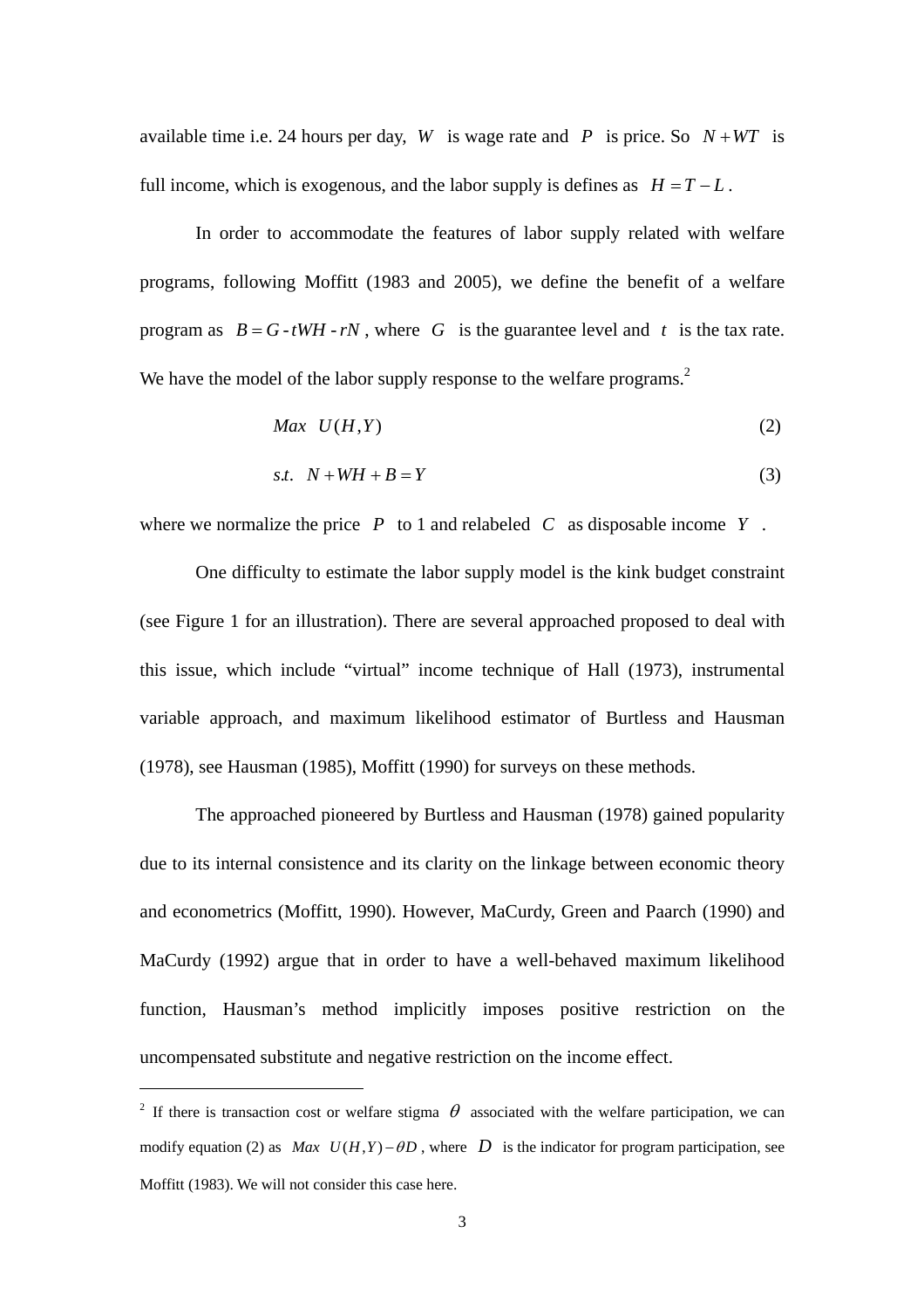Heim and Meyer (2003) address the critique of MaCurdy, Green and Paarch (1990) and MaCurdy (1992), and propose estimate a structural labor supply model based on direct utility. The direct utility approach was also used in Hoynes (1996) and Keane and Moffitt (1998) before.

 In this paper, we apply method proposed by Heim and Meyer (2003). Adopted the model in Heim and Meyer (2003) using the notation here, individual *i* now faces the following optimization problem:

$$
Max \quad U(H, Y, \nu_i; \beta) \tag{4}
$$

$$
s.t. \quad N + WH + B = Y \tag{5}
$$

where  $v_i$  captures individual heterogeneity, such as taste for work, with a cumulative distribution function (CDF)  $G(v_i; \sigma_v)$ , known up to parameter  $\sigma_v$ ;  $\beta$  is the parameters to be estimated.

Optimal labor supply  $H^*$ , which differs from observed labor supply  $H$ , for individual *i* is:

$$
H^*(v_i; \beta) = \arg \max U(Y, W, B, H, v_i; \beta)
$$
\n<sup>(6)</sup>

So the relationship between optimal labor supply  $H^*$  and observed labor supply  $H$  is as follows:

$$
H = \begin{cases} H^*(\nu_i; \beta) + \varepsilon_i & \text{if } H^*(\nu_i; \beta) > 0 \text{ and } H^*(\nu_i; \beta) + \varepsilon_i > 0 \\ 0 & \text{if } \begin{cases} H^*(\nu_i; \beta) = 0, \text{ or } \\ H^*(\nu_i; \beta) > 0 \text{ and } H^*(\nu_i; \beta) + \varepsilon_i \le 0 \end{cases} \end{cases}
$$
(7)

where  $\varepsilon_i$  is random term, such as measurement error, with CDF of  $F(\cdot)$ .

The corresponding likelihood function is: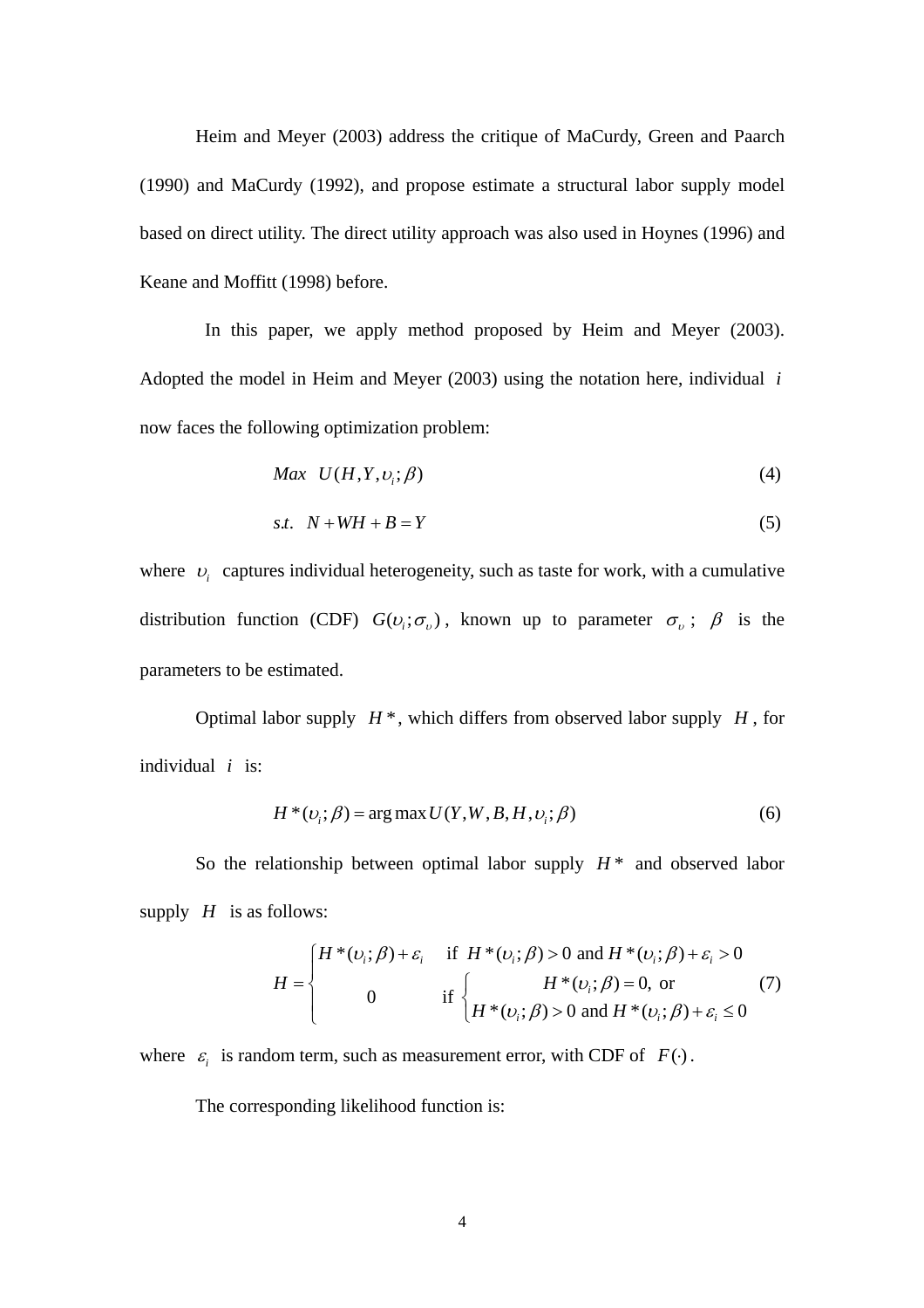$$
H = \int_{\nu_i} \left\{ \left\{ H^*(\nu_i; \beta) = 0 \right\} \right\}^{I(H=0)} \times [I(H^*(\nu_i; \beta) > 0)] \left[ 1 - F(H^*(\nu_i; \beta); \sigma_{\varepsilon}) \right] \right\}^{I(H=0)} \tag{8}
$$
\n
$$
\times [I(H^*(\nu_i; \beta) > 0) f(H - H^*(\nu_i; \beta); \sigma_{\varepsilon})]^{I(H>0)} \right\} dG(\nu_i; \sigma_{\nu})
$$

where  $I(\cdot)$  is the indicator function.

In order to estimate the above model, we consider two specifications in this paper. One parameterization is assuming the labor supply function is linear. This specification is used in numerous studies. The other parameterization is assuming a quadratic utility function, which is used in Keane and Moffitt (1998), Heim and Meyer (2003) and others. $3$ 

For quadratic utility specification, we have:

$$
U(H, Y; \beta) = \beta_{HH} H^2 + \beta_{YY} Y^2 + \beta_{HY} HY + \beta_H H + \beta_Y Y \tag{9}
$$

and where  $\beta_Y$  is normalized to 1. Furthermore, assume:

$$
\beta_H = X' \alpha + \nu \tag{10}
$$

which captures the effect of observed variables, such as demographic variables and unobserved taste  $v$ .  $\beta_{HH}$  and  $\beta_{YY}$  are used to calculate uncompensated wage and income elasticity (Keane and Moffitt, 1998).

## **III. Data**

 $\overline{a}$ 

Data sets in this paper are three randomized data sets from Manpower Demonstration Research Corporation (MDRC). They are data sets on Florida's Family Transition Program (FTP), Connecticut's Jobs First Program (JobFirst) and

 $3$  Specifying the labor supply function is equivalent to specify the utility function, and vice versa. These two specifications and their related labor supply functions and utility functions can be found in Heim and Meyer (2003).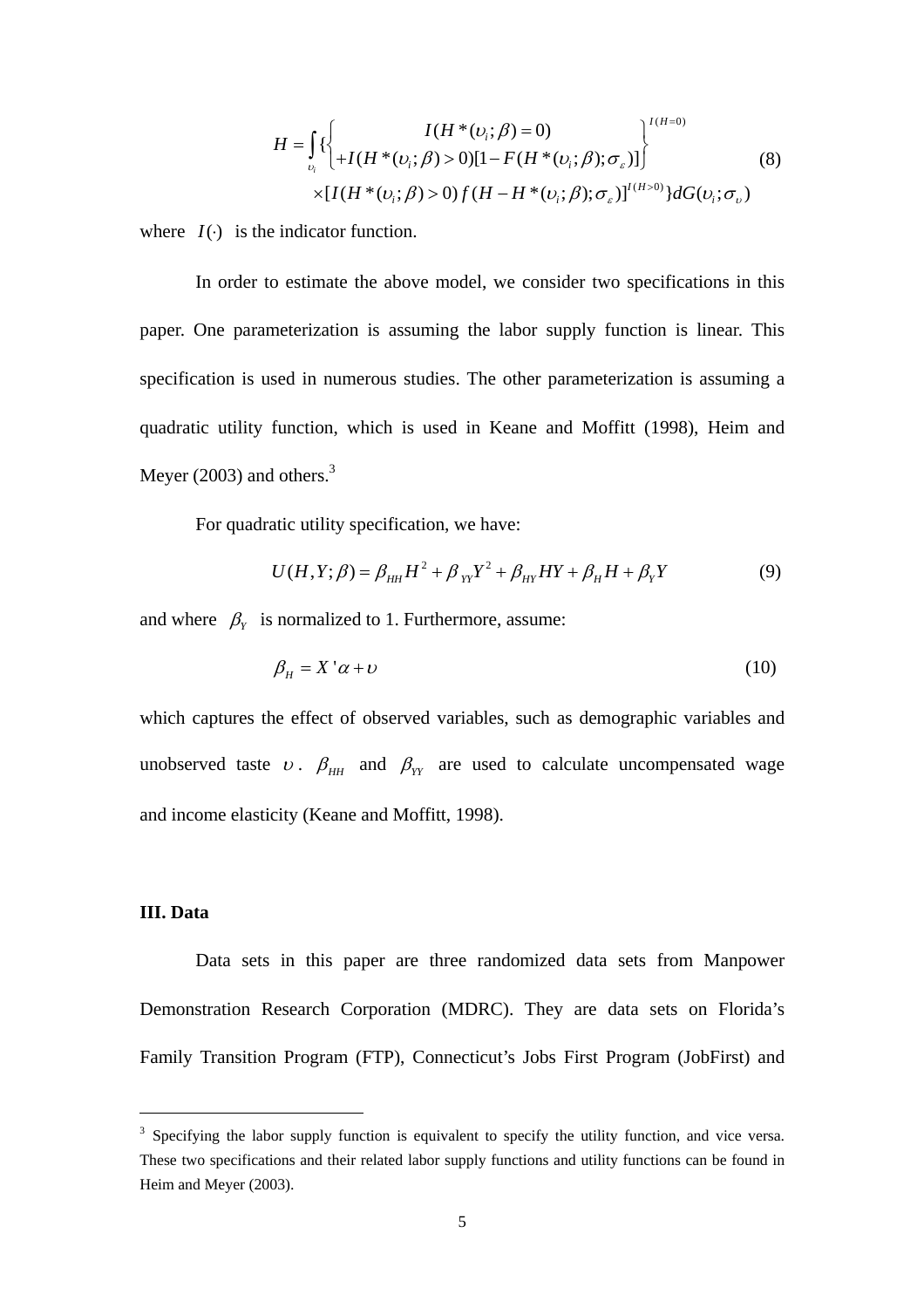Minnesota Family Investment Program (MFIP).<sup>4</sup>

MDRC has designed randomized evaluations for these three programs. The designs follow similar structure, so it is relatively easy to combine the three data sets together. Further more, the guarantee levels in the three programs are different, which make it is possible to identify substitute effect and income effect separately.

Table 1 summarizes the characteristics of these three experiments used in this paper. FTP and MFIP were carried out during 1994 to 1996 and JobFirst was carried out in 1996 and 1997. There are some differences among the target populations for these three experiments; nonetheless, single female head is the main target population of all these experiments. In this paper, we focus on single female heads only.

The treatments in these three experiments are in Table 2. Compared to old AFDC system, one distinct feature of the experiments is time limit, and the other is more generous disregards. The levels of generosity of the disregard are varied among these experiments, which allow us to identify and estimate substitute and income effects of labor supply to the incentive welfare programs.

Table 3 provides some basic information related to welfare on these three states in 1996. Among the three states, Florida had the lowest AFDC average benefit level, about \$267 per family per month. The average benefit levels for Connecticut and Minnesota were similar, \$463 and \$476, respectively. Meanwhile, the numbers of AFDC recipients were 158,628, 200,898 and 57,750 in Connecticut, Florida and Minnesota respectively, accounted for 4.86%, 3.70% and 3.66% of state population in

 $\overline{a}$ 

<sup>&</sup>lt;sup>4</sup> The FTP data set is analyzed in Grogger and Michalopoulos (2003), and JobFirst is analyzed in Bitler, Gelbach and Hoynes (2005).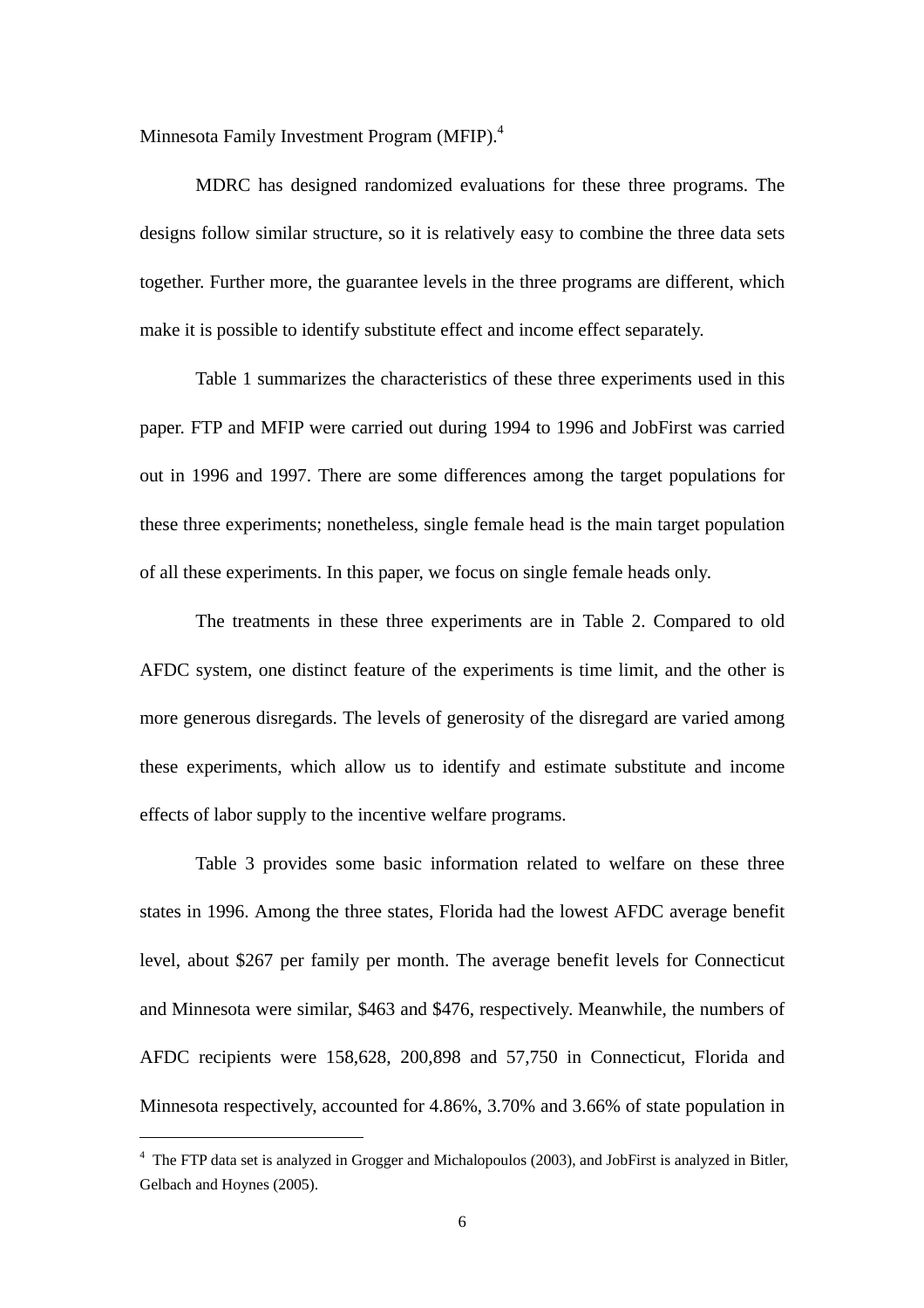each state.

The unemployment was highest in Connecticut, 5.70%, and lowest in Minnesota, 4.00%. Connecticut had the highest annual per capita personal income, about \$33,472. The annual per capita income of Florida and Minnesota are \$24,616 and \$26,267, respectively.

Table 2 and Appendix Table A.2 to A.4 are the information on nonlinear budget constrain.

Table 4 summarizes key variables used in this paper. There is no systematic difference between treated group and control group. One-third of observations have not finished high school, and two-third of them has a kid younger than 6 years.

## **IV. Results**

 Table 5 is estimation results from a quadratic utility function specification. (preliminary)

### **V. Conclusion Remarks**

In this paper, we do not discuss issue of limited-duration of the experiment. Some people consider this is an important disadvantage of the randomized experiments, e.g. Moffitt and Kehrer (1981), however, Robins (1984) finds "for single female heads of families in the 20-year program, labor supply is reduced by about the same amount as estimated for 3- and 5-year families."

On a theoretical point, Metcalf (1973) shows that income effect will be biased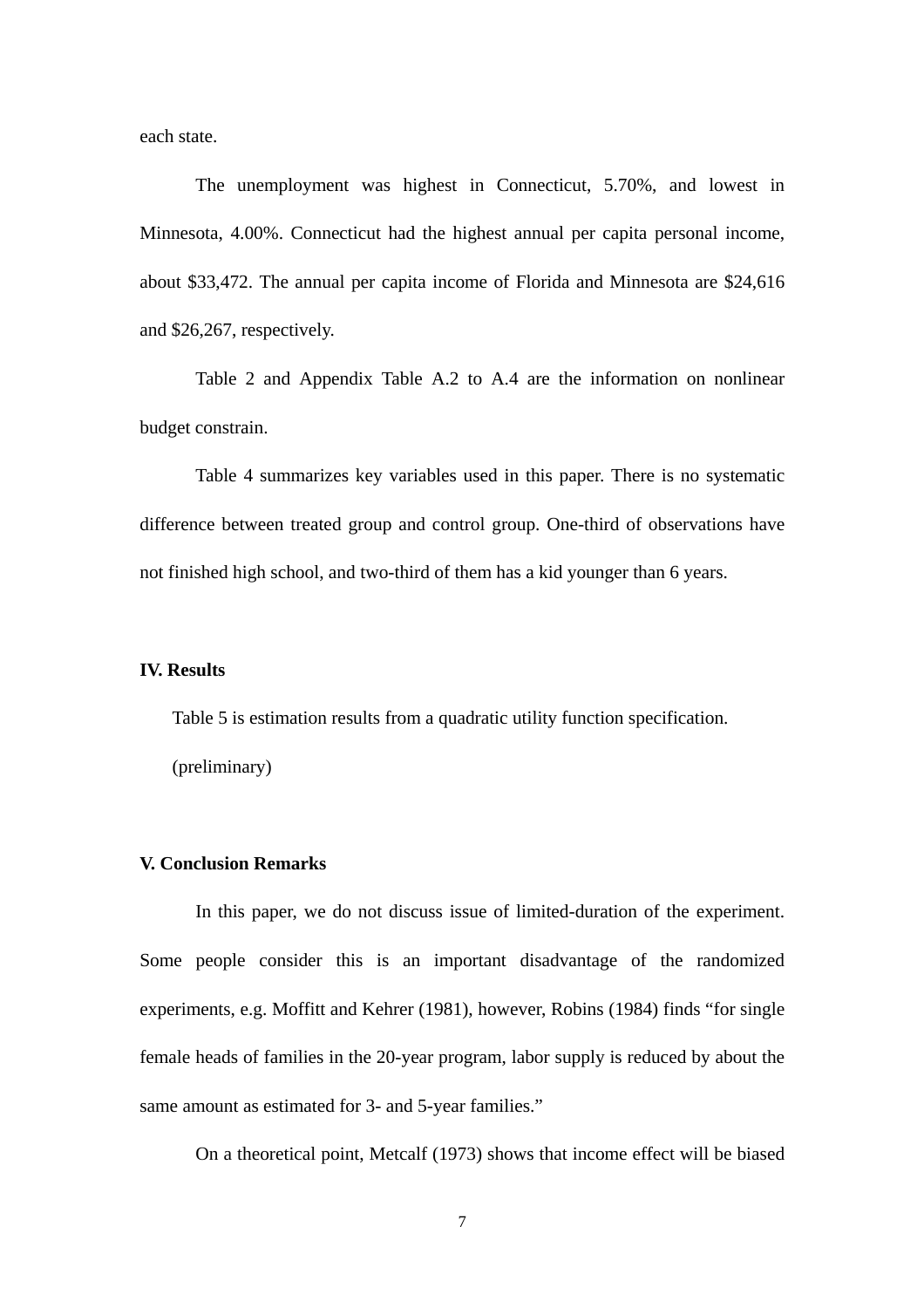downward and substitute effect will be biased upward in a limited-duration program.

Another important aspect of the welfare reform is not considered is time limits. Grogger and Michalopoulos (2003), Grogger (2003, 2004) find that time limits has important effect on the welfare use and labor supply, especially for the female heads with young children.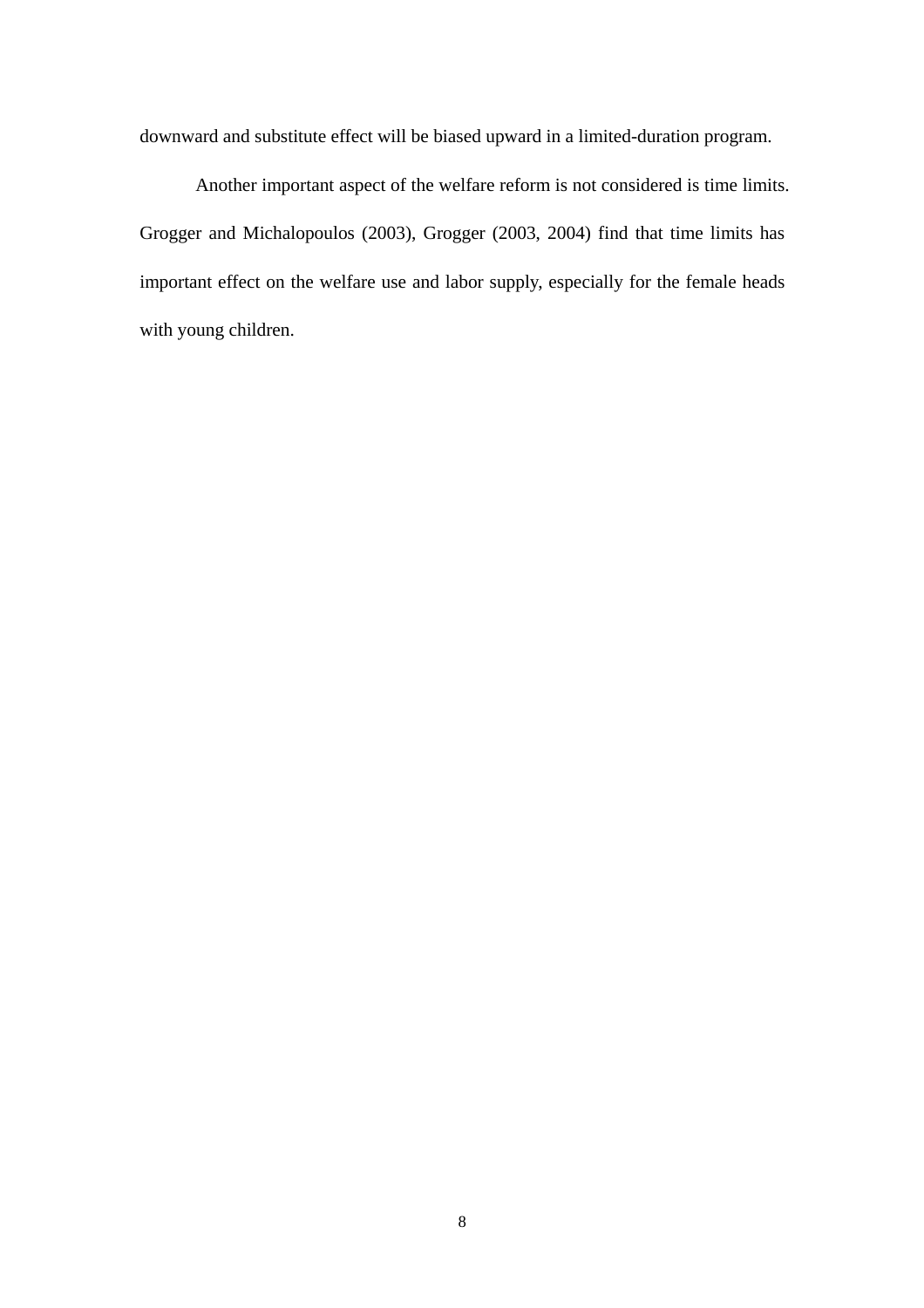### **References**

- Berlin, Gordon (2000), "Encouraging Work, Reducing Poverty: The Impact of Work Incentive Programs," Manpower Demonstration Research Corporation Report;
- Bitler, Marianne P., Jonah B. Gelbach and Hilary W. Hoynes (2006), "What Mean Impacts Miss: Distributional Effects of Welfare Reform Experiments," American Economic Review, Vol. 96, No. 4, 988-1012;
- Blank, Rebecca (2002), "Evaluating the Welfare Reform in the United States," Journal of Economic Literature, Vol. 40, December 2002, 1105-1166;
- Blomquist, Soren and Whitney Newey (2002), "Nonparametric Estimation with Nonlinear Budget Sets," Econometrica, Vol. 70, No. 6, 2455-2480;
- Blundell, Richard and Thomas MaCurdy, "Labor Supply: A Review of Alternative Approaches," Chapter 27 in Handbook of Labor Economics, Vol. 3A, eds. Orley C. Ashenfelter and David Card. Elsevier-North-Holland;
- Burtless, Garry and Jerry Hausman (1978), "The Effect of Taxation on Labor Supply: Evaluating the Gary Negative Income Tax Experiment," The Journal of Political Economy, Vol. 86, No. 6, 1103-1130;
- Deaton, Angus and John Muellbauer (1983), "Economics and Consumer Behavior," Cambridge University Press, reprinted 1994, Cambridge, UK;
- Eissa, Nada and Jeffrey Liebman (1996), "Labor Supply Response to the Earned Income Tax Credit," Quarterly Journal of Economics, Vol. 111, No. 2, 605-637;
- Greenberg, David and Mark Shroder (2004), "The Digest of Social Experiments," third edition, the Urban Institute Press, Washington D.C.;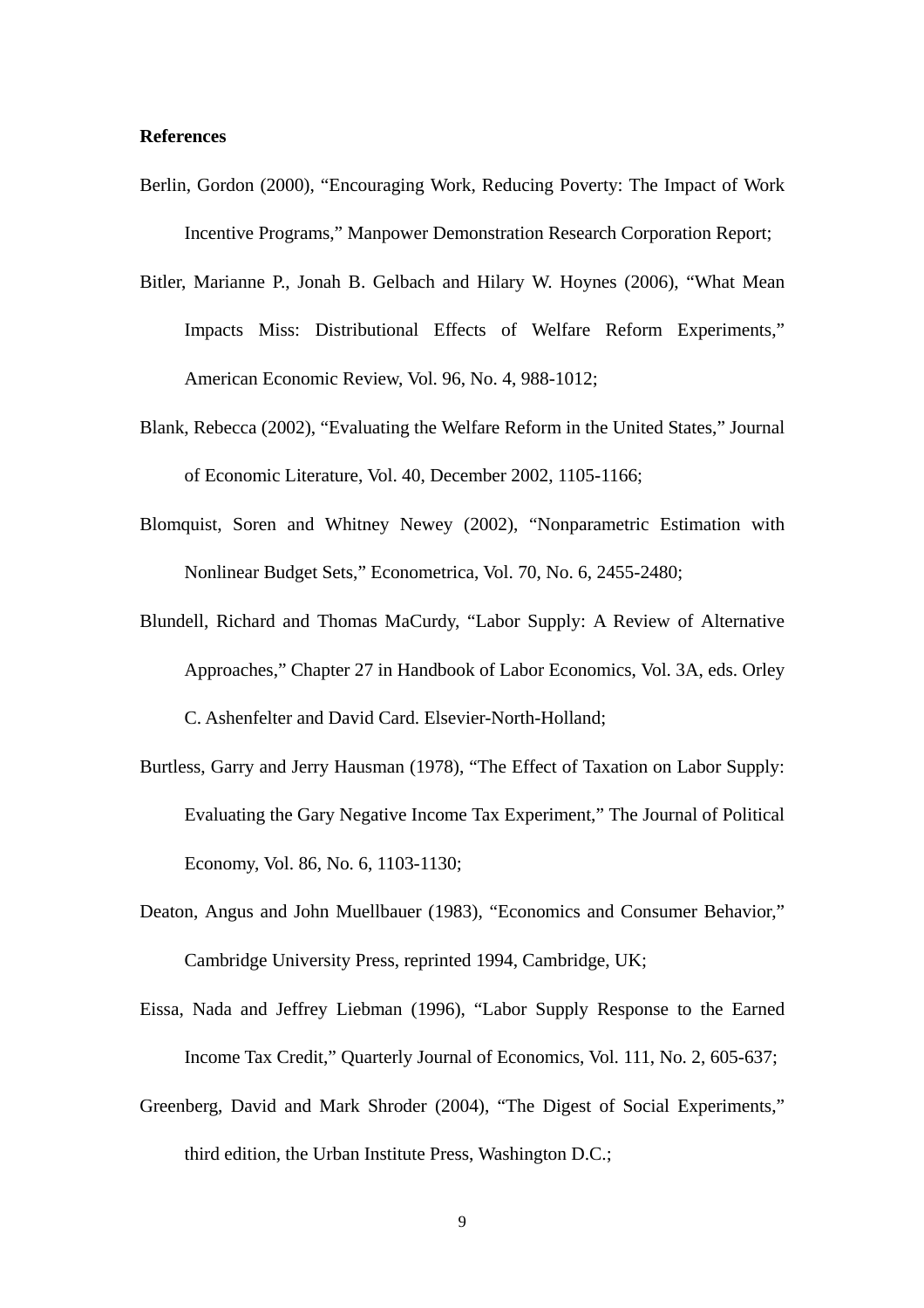- Grogger, Jeffrey (2003), "The Effects of the Time Limits, the EITC, and other Policy Changes on Welfare Use, Work, and Income among Female-Headed Families," Review of Economics and Statistics, Vol. 85, Issue 2, 394-408;
- Grogger, Jeffrey (2004), "Time Limits and Welfare Use," Journal of Human Resources, Vol. 39, No. 2, 405-424;
- Grogger, Jeffrey and Charles Michalopoulos (2003), "Welfare Dynamics under Time Limits," Journal of Political Economy, Vol. 111, No. 3, 530-554;
- Hall, Robert (1973), "Wages, Income, and Hours of Work in the U.S. Labor Force," in Income Maintenance and Labor Supply, G. Cain and H. Watts eds., Chicago.
- Heckman, James J. (1992), "Randomization and Social Policy Evaluation," in Evaluating Welfare and Training Programs, eds. Charles F. Manski and Irwin Garfinkel, Harvard University Press, Cambridge, Massachusetts;
- Heckman, James J. and Jeffery Smith (1995), "Assessing the Case for Social Experiments," Journal of Economic Perspectives, Vol. 9, No.2, 85-110;
- Heim, Bradley T. and Bruce D. Meyer (2003), "Structural Labor Supply Models when Budget Constraints are Nonlinear," mimeo;
- Hotz, Joseph V. and John K. Scholz (2003), "The Earned Income Tax Credit," in Means-Tested Transfer Programs in the United States, eds. Robert A. Moffitt, University of Chicago Press, Chicago;
- Hoynes, Hilary W. (1996), "Welfare Transfers in Two-Parent Families: Labor Supply and Welfare Participation under AFDC-UP," Econometrica, Vol. 64, No. 2, 295-332;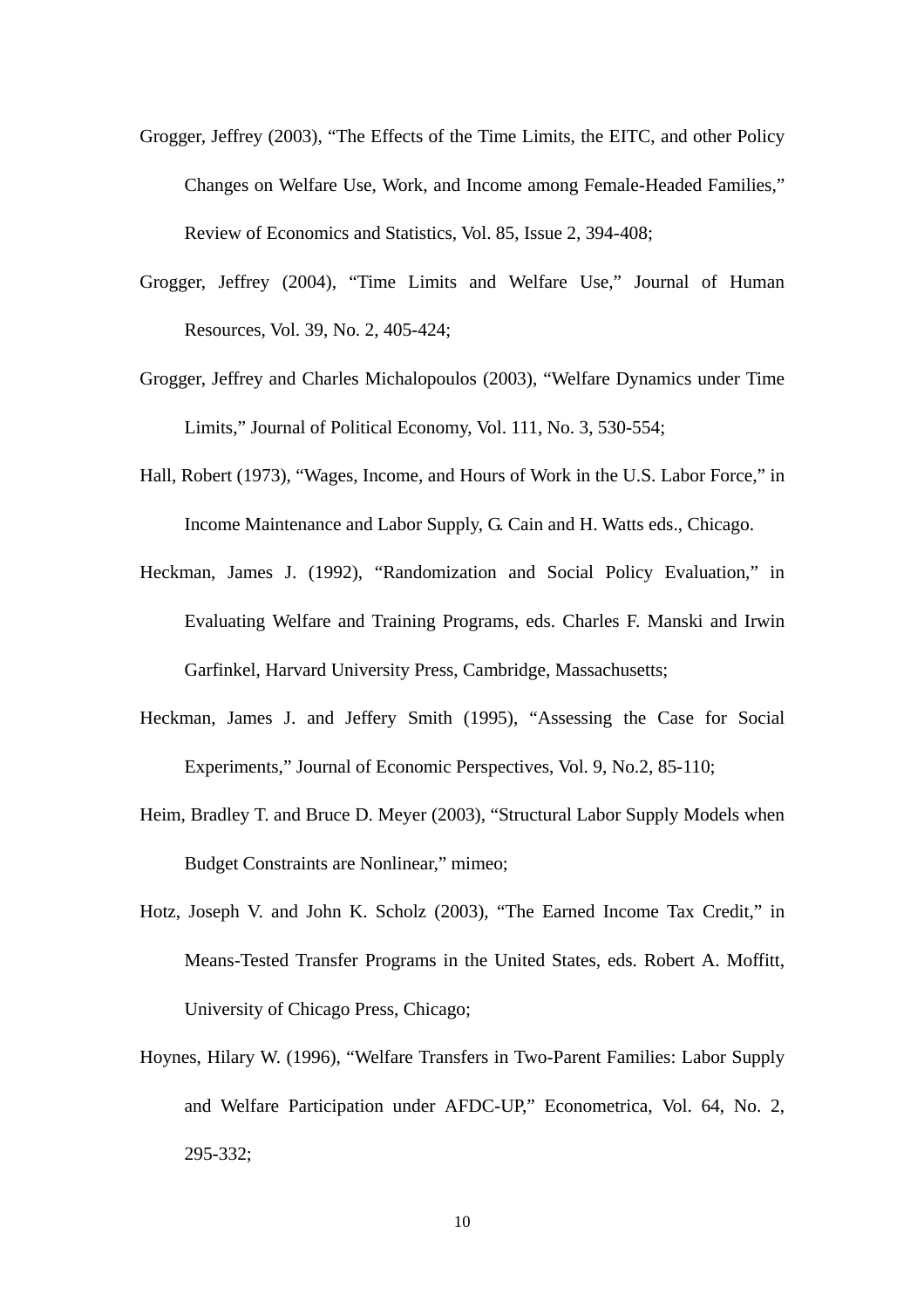- Imbens, Guido, Donald Rubin and Bruce Sacerdote (2001), "Estimating the Effect of Unearned Income on Labor Supply, Earnings, Savings and Consumption: Evidence from a Survey of Lottery Players," American Economic Review, Vol. 91, No. 4, 778-794;
- Keane, Michael and Robert Moffitt (1998), "A Structural Model of Multiple Welfare Program Participation and Labor Supply," International Economic Review, Vol. 39, No. 3, 553-589;
- MaCurdy, Thomas (1992), "Work Disincentive Effects of Taxes: A Reexamination of Some Evidence," American Economic Review, Vol. 82, No. 2, 243-249;
- MaCurdy, Thomas, David Green and Harry Paarsch (1990), "Assessing Empirical Approaches for Analyzing Taxes and Labor Supply," Journal of Human Resources, Vol. 25, No. 3, 415-490;
- Meyer, Bruce and Dan Rosenbaum (2001), "Welfare, the Earned Income Tax Credit, and the Labor Supply of Single Mothers," Quarterly Journal of Economics, Vol. 116, Issue 3, 1063-1114;
- Moffitt, Robert (1983), "An Economic Model of Welfare Stigma," The American Economic Review, Vol. 73, No. 5, 1023-1035;
- Moffitt, Robert (1990), "The Econometrics of Kinked Budget Constraints," Journal of Economic Perspectives, Vol. 4, Issue 2, 119-139;
- Moffitt, Robert (1992), "Incentive Effects of the U.S. Welfare System: A Review," Journal of Economic Literature, Vol. 30, March 1992, 1-61;

Moffitt, Robert (2002), "Welfare Programs and Labor Supply," Chapter 34 in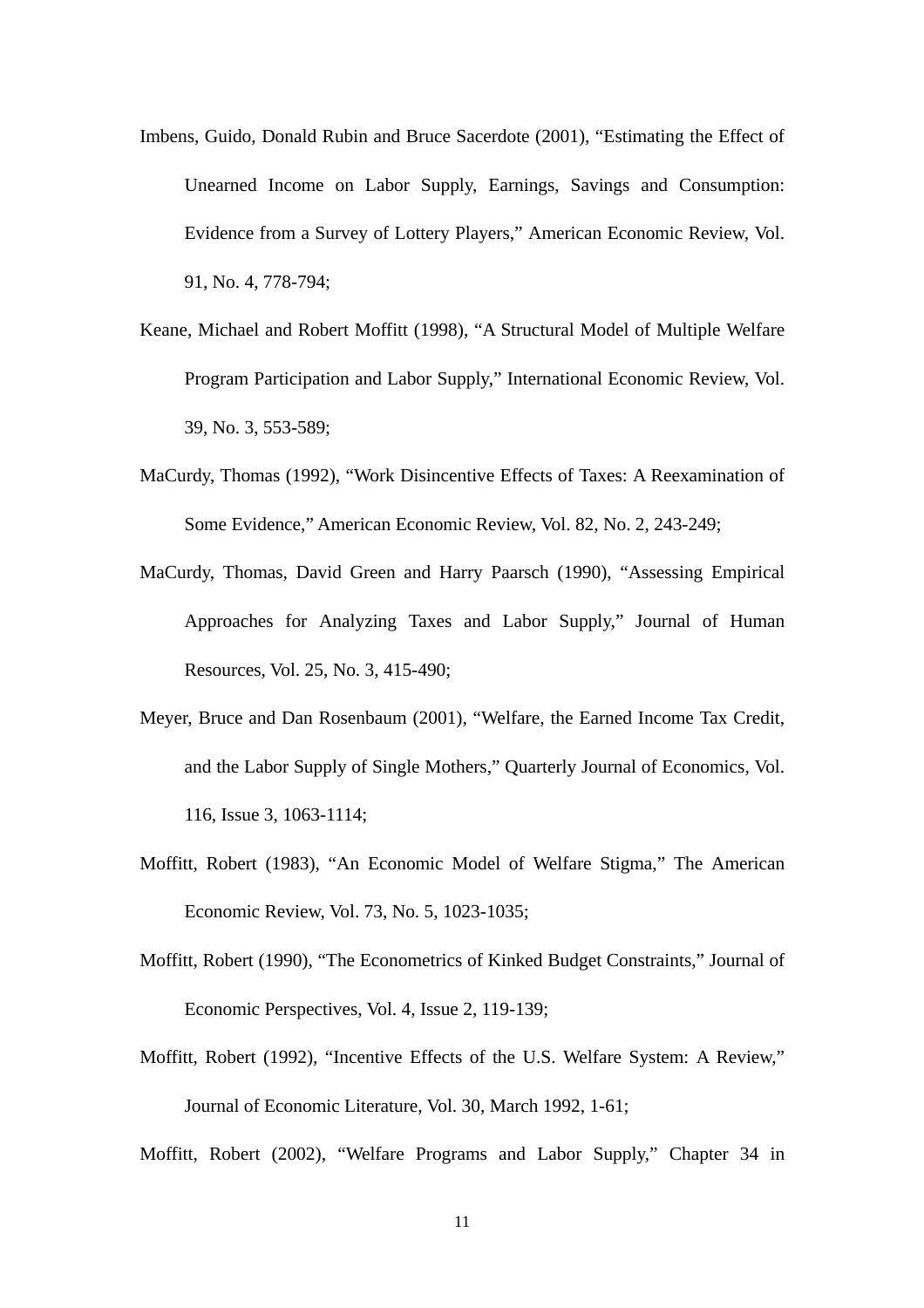Handbook of Public Economics, Vol. 4, eds. A. Auerbach and M. Feldstein. Elsevier-North-Holland;

- Moffitt, Robert (2005), "The Effect of Transfer Programs on Labor Supply in the Presence of Preference Heterogeneity and Variable Takeup," mimeo, Department of Economics, Johns Hopkins University;
- Moffitt, Robert and Kenneth Kehrer (1981), "The Effect of Tax and Transfer Programs on Labor Supply: the Evidence from the Income Maintenance Experiments," Research in Labor Economics, Vol. 4, 103-150;
- Robins, Philip (1984), "The Labor Supply Response of Twenty-Year Families in Denver Income Maintenance Experiment," The Review of Economics and Statistics, Vol. 66, Issue 3, August 1984, 491-495;
- U.S. House of Representatives, Committee on Ways and Means (2000), "2000 Green Book: Background Material and Data on Programs within the Jurisdiction of the Committee on Ways and Means," U.S. Government Print Office, Washington.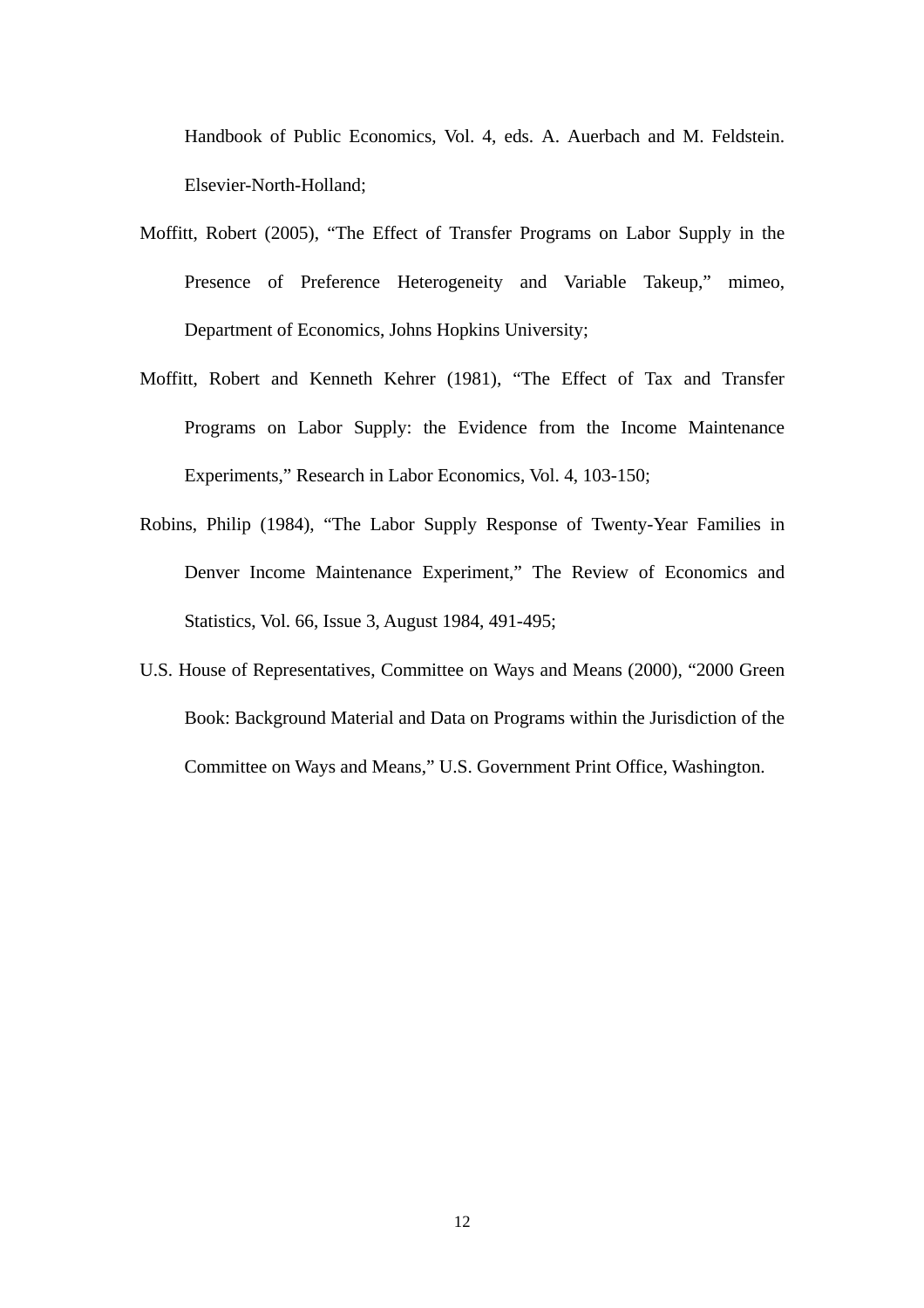

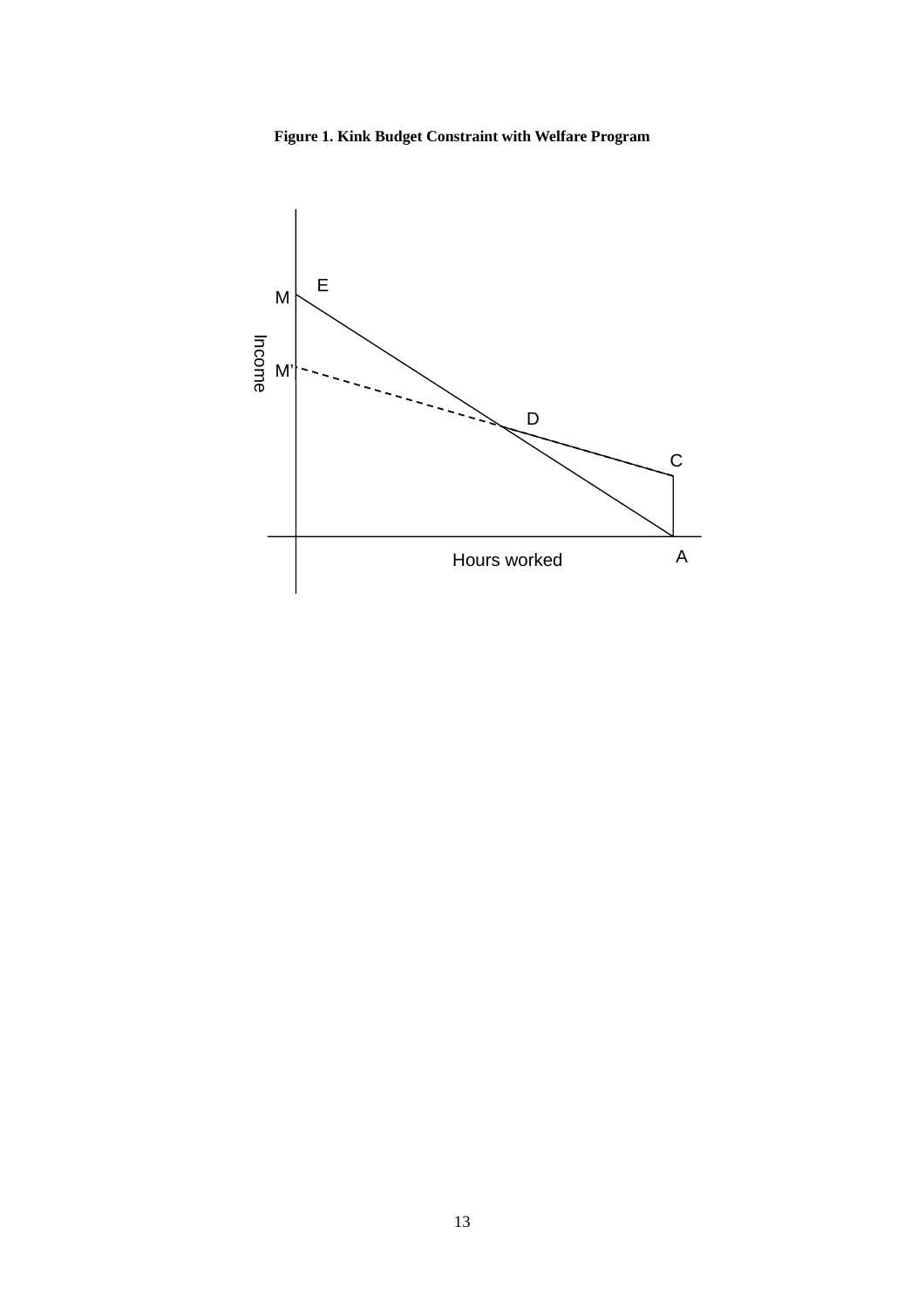| Program                                               | Demonstration                   | Treatments                                                                                       | <b>Target Population</b>                                                                                                                                                                                                                                                                                                                                                                                                                                             |
|-------------------------------------------------------|---------------------------------|--------------------------------------------------------------------------------------------------|----------------------------------------------------------------------------------------------------------------------------------------------------------------------------------------------------------------------------------------------------------------------------------------------------------------------------------------------------------------------------------------------------------------------------------------------------------------------|
|                                                       | Period                          |                                                                                                  |                                                                                                                                                                                                                                                                                                                                                                                                                                                                      |
| Florida's Family Transition Program<br>(FTP)          | May 1994 -<br>October 1996      | Enhanced earning disregards, work<br>requirement, sanctions, time-limits                         | AFDC recipients and applicants. Total sample size: 5,430<br>individuals. Public file consists 2,815 single-parents. Among<br>2,815, 1,730 have follow-up survey. 2,257 individuals<br>randomized after Feb. 28, 1995 and 356 two-parent cases<br>were not included in the public file.                                                                                                                                                                               |
| Connecticut's Welfare Reform Initiative<br>(JobFirst) | January 1996 -<br>February 1997 | Enhanced earning disregards, work<br>requirement, sanctions, time-limits,<br>family cap          | AFDC recipients and applicants. Total sample size: 6,115<br>individuals. There are 4,803 single-parents and 387 two-<br>parents cases. Public file only consists single-parent. Among<br>4,803 single-parents, 2,424 female single parents have follow-<br>up survey.                                                                                                                                                                                                |
| Minnesota Family Investment Program<br>(MFIP)         | April 1994 -<br>March 1996      | Enhanced earning disregards only;<br>Enhanced earning disregards, work<br>requirement, sanctions | AFDC recipients and applicants. The number of families in<br>the study: 14,639. The final sample size used in MDRC report<br>is 11,473. Among them, 9,217 are single-parent families and<br>2,256 are two-parent families. Both single and two-parent<br>families are in public file. The follow-up survey was restricted<br>to these 4,586 families who entered the study between April 1,<br>1994 and October 31, 1994. 3,720 families responded to the<br>survey. |

### **Table 1. Summary of the Three Randomized Experiments**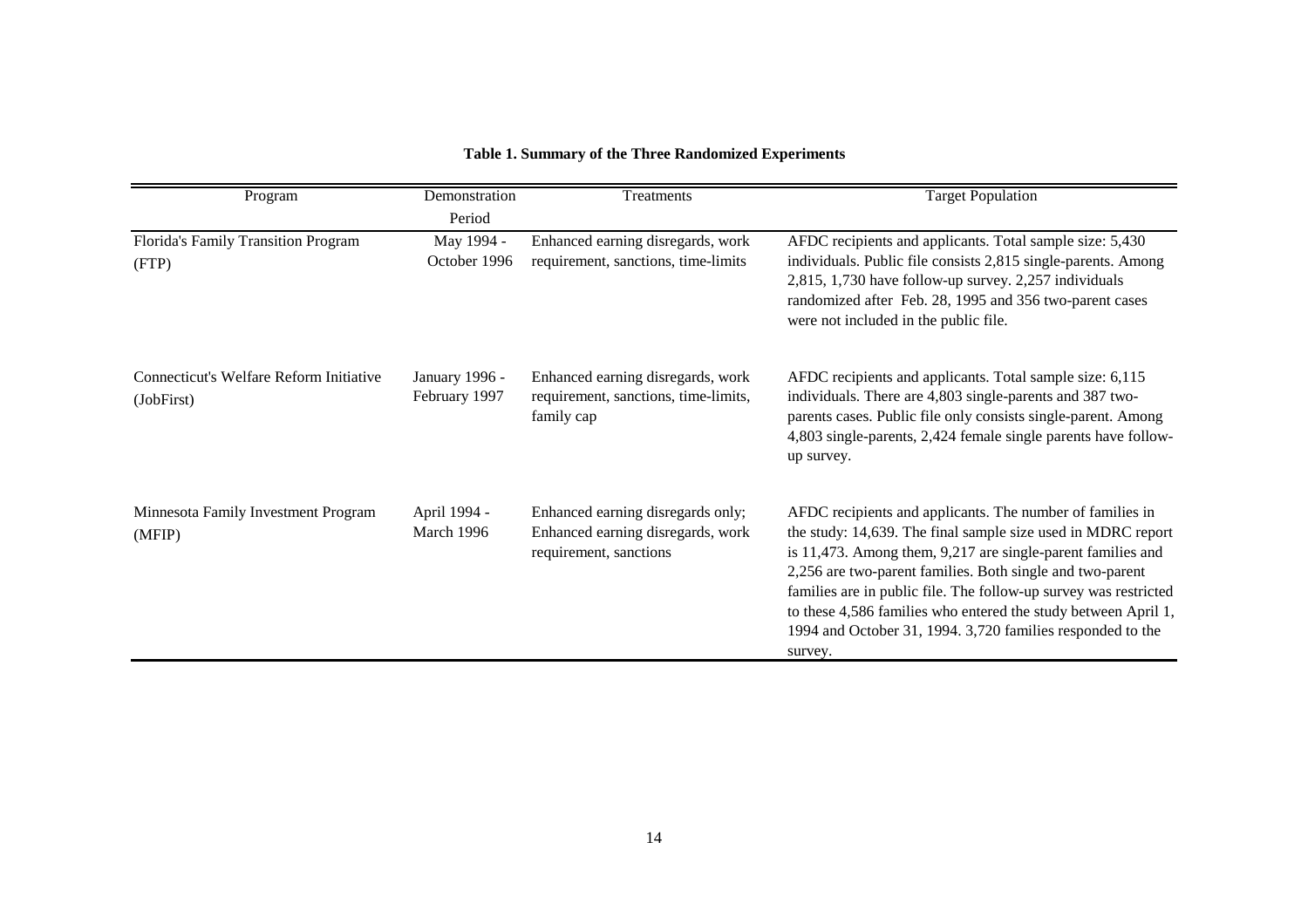| Program                                    | Treatment                                              |
|--------------------------------------------|--------------------------------------------------------|
| <b>Florida's Family Transition Program</b> | Time limit: 24 months                                  |
| -FTP                                       | Disregards: first \$200 plus one-half of any remaining |
|                                            |                                                        |
| Connecticut's Welfare Reform Initiative    | Time limit: 21 months                                  |
| -JobFirst                                  | Disregards: all earned income below poverty level      |
|                                            |                                                        |
| Minnesota Family Investment Program        | Disregards: Benefit=min(Maximum grant, 120%            |
| -MFIP                                      | $maximum grand - net income)$                          |
|                                            |                                                        |
| <b>AFDC</b>                                | Disregards: \$90-120 per month                         |
| (Control Group)                            |                                                        |

#### **Table 2. Treatments of the Three Randomized Experiments**

**Note:** Federal poverty line in 1996 for family of 4: \$15,600.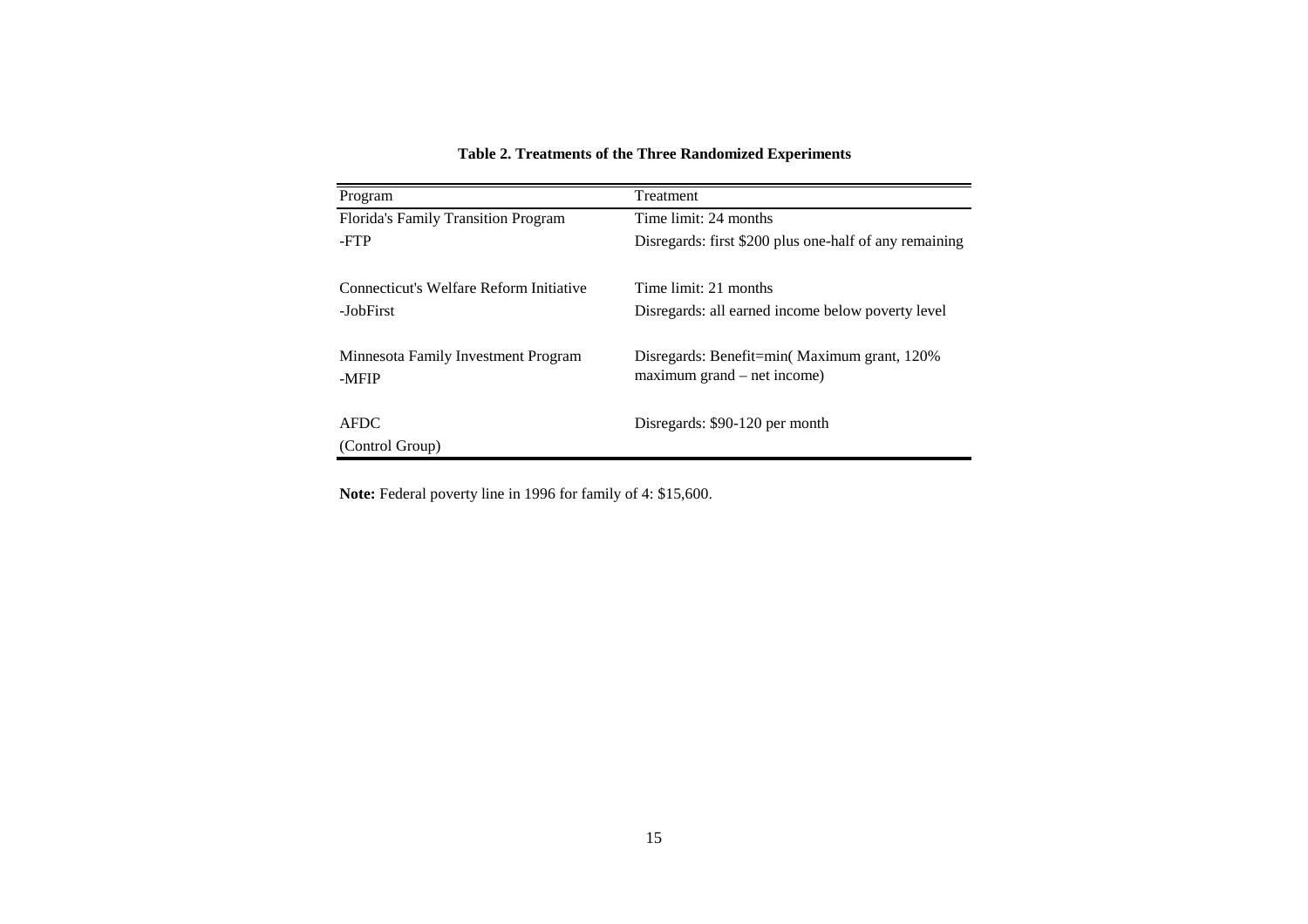#### **Table 3. Some Information on the Three States**

#### (Year 1996)

|                                             | Connecticut | Florida   | Minnesota |
|---------------------------------------------|-------------|-----------|-----------|
| AFDC Maximum Amount (Family of 4) per Month | 639.00      | 364.00    | 621.00    |
| AFDC No. of Families in July                | 57100.00    | 200898.00 | 57750.00  |
| AFDC No. of Recipients in July              | 158628.00   | 533637.00 | 170181.00 |
| AFDC Average Benefit per Family in July     | 463.02      | 267.21    | 475.78    |
| AFDC Average Benefit per Recipient in July  | 166.38      | 101.05    | 161.97    |
| State Population (thousands)                | 3267.00     | 14427.00  | 4648.00   |
| Personal Income per Capita                  | 33472.00    | 24616.00  | 26267.00  |
| Unemployment Rate (%)                       | 5.70        | 5.10      | 4.00      |

**Source:** Moffitt(2002). (http://www.econ.jhu.edu/People/Moffitt/DataSets.html)

**Note:** Federal poverty line in 1996 for family of 4: \$15,600.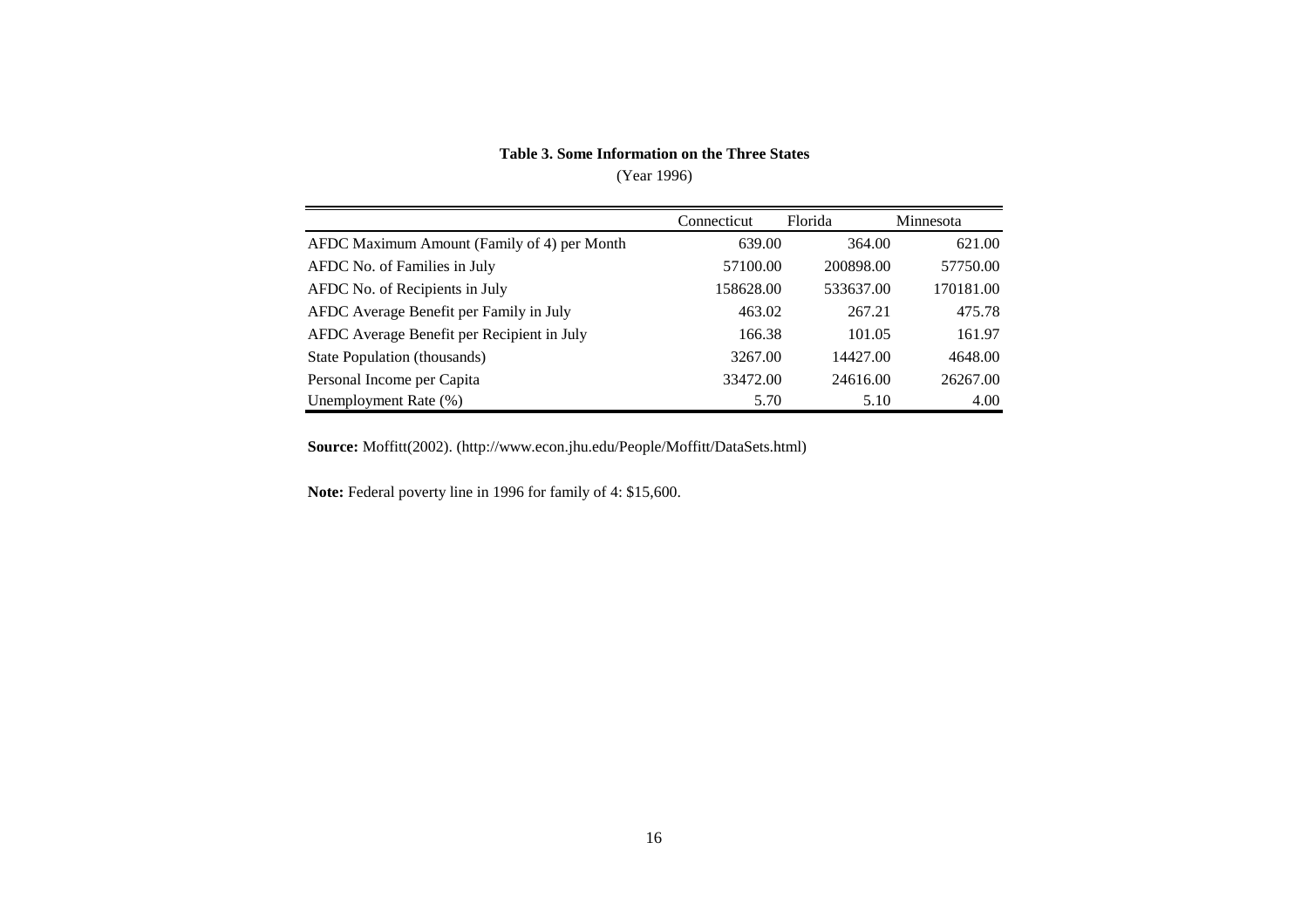|                        | <b>FTP</b> |            | JobFirst |            |         | <b>MFIP</b> |         |            |         |            |         |            |
|------------------------|------------|------------|----------|------------|---------|-------------|---------|------------|---------|------------|---------|------------|
|                        | Control    |            |          | Treatment  |         | Control     |         | Treatment  | Control |            |         | Treatment  |
| Variable               | Mean       | Std. Error | Mean     | Std. Error | Mean    | Std. Error  | Mean    | Std. Error | Mean    | Std. Error | Mean    | Std. Error |
| Age less 20            | 0.06       | 0.25       | 0.08     | 0.27       | 0.09    | 0.28        | 0.09    | 0.29       | 0.14    | 0.34       | 0.14    | 0.34       |
| Age between 20 to 24   | 0.26       | 0.44       | 0.25     | 0.43       | 0.22    | 0.41        | 0.21    | 0.40       | 0.26    | 0.44       | 0.25    | 0.43       |
| Age between 25 to 34   | 0.45       | 0.50       | 0.45     | 0.50       | 0.41    | 0.49        | 0.41    | 0.49       | 0.39    | 0.49       | 0.38    | 0.49       |
| Age between 35 to 44   | 0.20       | 0.40       | 0.19     | 0.39       | 0.23    | 0.42        | 0.24    | 0.43       | 0.18    | 0.38       | 0.20    | 0.40       |
| Age older than 45      | 0.03       | 0.18       | 0.03     | 0.17       | 0.05    | 0.22        | 0.05    | 0.22       | 0.04    | 0.19       | 0.03    | 0.16       |
| <b>Black</b>           | 0.52       | 0.50       | 0.53     | 0.50       | 0.39    | 0.49        | 0.39    | 0.49       | 0.55    | 0.50       | 0.56    | 0.50       |
| Hispanic               | 0.01       | 0.09       | 0.02     | 0.12       | 0.23    | 0.42        | 0.22    | 0.41       | 0.02    | 0.15       | 0.03    | 0.16       |
| White                  | 0.45       | 0.50       | 0.44     | 0.50       | 0.36    | 0.48        | 0.37    | 0.48       | 0.55    | 0.50       | 0.56    | 0.50       |
| Never Married          | 0.50       | 0.50       | 0.50     | 0.50       | 0.67    | 0.47        | 0.66    | 0.47       | 0.61    | 0.49       | 0.61    | 0.49       |
| Highschool or GED      | 0.55       | 0.50       | 0.53     | 0.50       | 0.60    | 0.49        | 0.59    | 0.49       | 0.46    | 0.50       | 0.46    | 0.50       |
| No Degree              | 0.39       | 0.49       | 0.41     | 0.49       | 0.02    | 0.14        | 0.02    | 0.13       | 0.12    | 0.33       | 0.12    | 0.32       |
| Less than Highschool   | 0.39       | 0.49       | 0.41     | 0.49       | 0.33    | 0.47        | 0.35    | 0.48       | 0.34    | 0.47       | 0.35    | 0.48       |
| Has kid younger than 2 | 0.43       | 0.50       | 0.43     | 0.49       | 0.38    | 0.49        | 0.38    | 0.49       |         |            |         |            |
| Has kid between 2 to 5 | 0.26       | 0.44       | 0.27     | 0.45       | 0.24    | 0.43        | 0.23    | 0.42       |         |            |         |            |
| Has kid younger than 6 |            |            |          |            |         |             |         |            | 0.72    | 0.44       | 0.72    | 0.44       |
| No Child               | 0.02       | 0.13       | 0.02     | 0.14       | 0.11    | 0.32        | 0.09    | 0.28       | 0.00    | 0.00       | 0.00    | 0.00       |
| One Child              | 0.39       | 0.49       | 0.41     | 0.49       | 0.39    | 0.49        | 0.41    | 0.49       | 0.54    | 0.50       | 0.53    | 0.50       |
| Two Children           | 0.30       | 0.46       | 0.29     | 0.46       | 0.27    | 0.45        | 0.27    | 0.44       | 0.25    | 0.43       | 0.25    | 0.43       |
| Three Children         | 0.19       | 0.39       | 0.17     | 0.37       | 0.22    | 0.41        | 0.24    | 0.42       | 0.12    | 0.32       | 0.12    | 0.33       |
| Previous Year Earning  | 1853.18    | 3762.50    | 1724.38  | 3545.19    | 2936.22 | 5358.06     | 2552.44 | 5021.20    | 3965.32 | 5980.11    | 3978.17 | 6327.73    |
| Previous Year Employed | 0.46       | 0.50       | 0.47     | 0.50       | 54.19   | 49.84       | 49.44   | 50.01      | 0.62    | 0.49       | 0.61    | 0.49       |
| Previous Year AFDC     | 1978.54    | 1702.33    | 1946.18  | 1752.28    | 3388.33 | 3113.58     | 3596.06 | 3126.07    | 2188.81 | 2894.36    | 2210.07 | 2899.35    |
| No. of Observations    | 1319       |            | 1335     |            | 2220    |             | 2235    |            | 2765    |            | 2538    |            |

**Table 4. Summary of Key Variables**

**Note:** MFIP only inculdes single family head household. Treated group does not include MFIP Incentive only,

and control group doesn't include AFDC/No Services.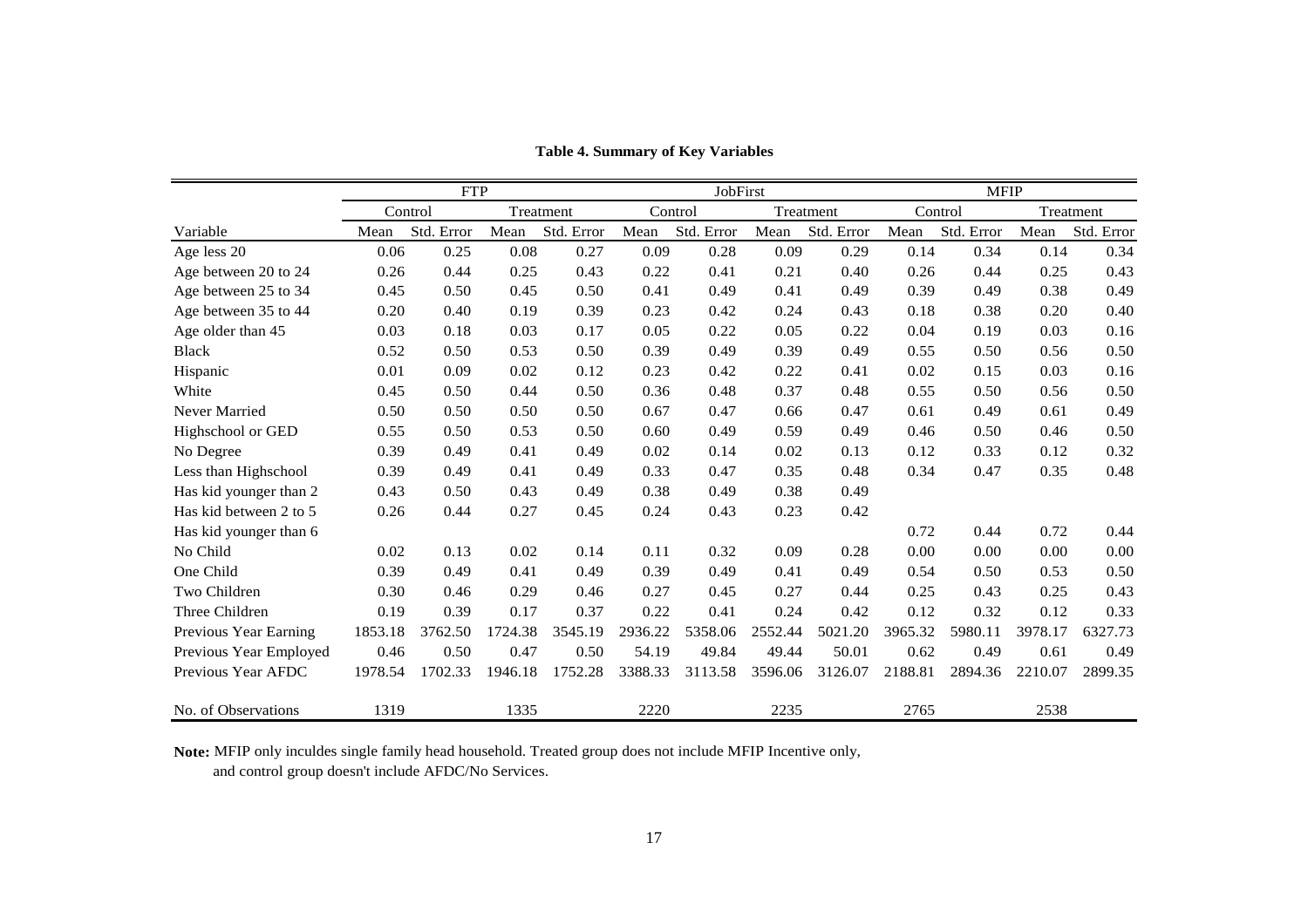|                                    | Coefficient  | Std. Error |
|------------------------------------|--------------|------------|
| <b>Work Taste Parameters</b>       |              |            |
| Age between 20 to 24               | 0.159        | 0.093      |
| Age between 25 to 34               | 0.345        | 0.445      |
| Age between 35 to 44               | 0.756        | 1.221      |
| Age older than 45                  | $-0.341$     | 0.834      |
| <b>Black</b>                       | $-0.242$     | 0.133      |
| Never Married                      | 0.296        | 0.586      |
| Highschool or GED                  | 0.120        | 0.356      |
| College                            | 0.341        | 0.235      |
| Has kid younger than 6             | $-0.435$     | 0.324      |
| Constant                           | 1.245        | 0.563      |
|                                    |              |            |
| <b>Utility Function Parameters</b> |              |            |
| βнн                                | 0.016        | 0.003      |
| βyy                                | 0.033        | 0.009      |
| βнч                                | $-0.022$     | 0.018      |
|                                    |              |            |
| Log Likelihood                     | $-17708.654$ |            |

**Table 5. Estimates from Quadratic Utility Specification**

**Note:**  $β$ <sub>xx</sub> and  $β$ <sub>Hx</sub> is timed by 100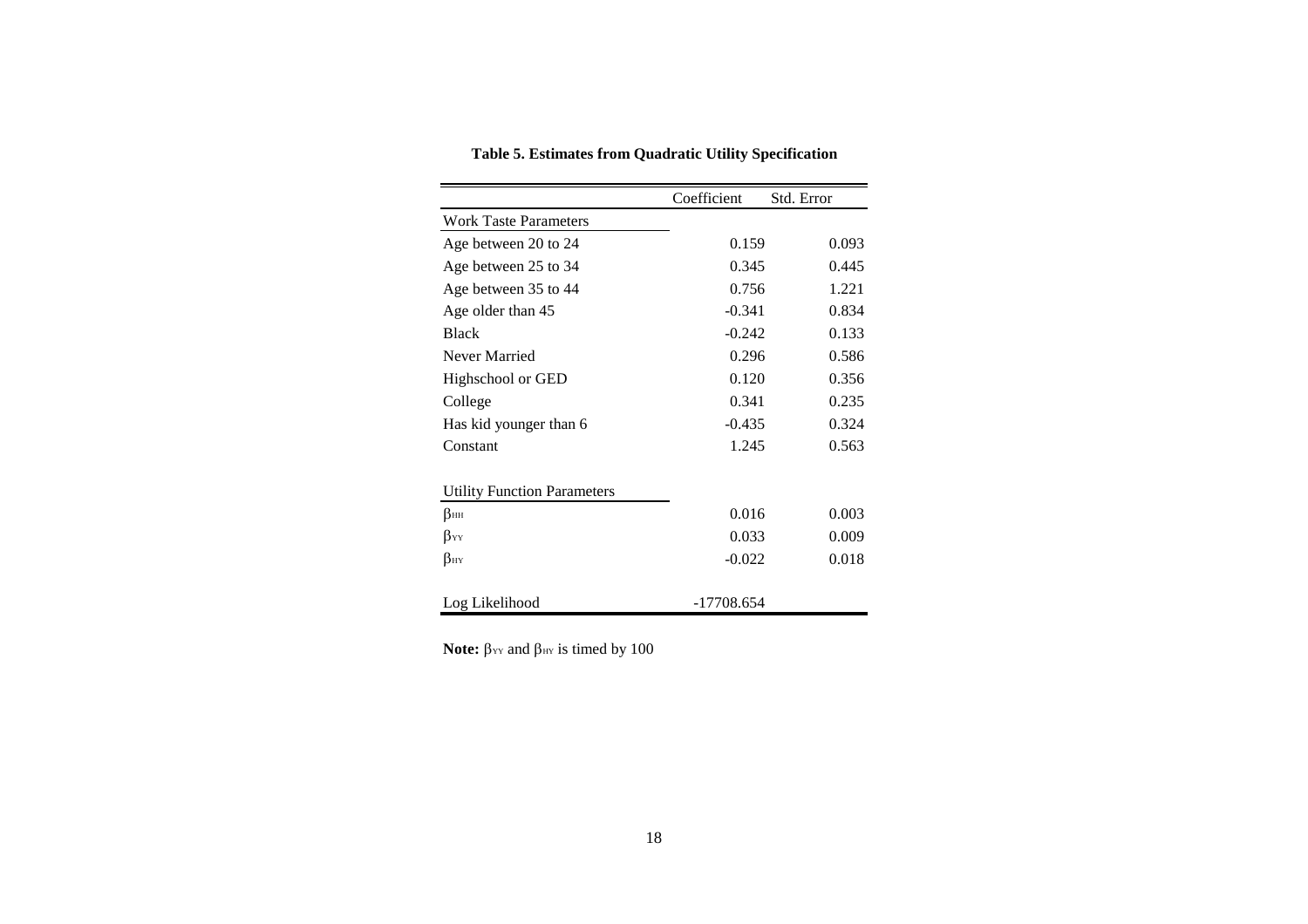| Study          |                            | Sample       | Net-wage | Substitution | Income     |
|----------------|----------------------------|--------------|----------|--------------|------------|
|                |                            |              | Effect   | Effect       | Effect     |
| Seattle-Denver |                            |              |          |              |            |
|                | Keeley et al. $(1978a, b)$ | All races    | $4.00 +$ | $1.62*$      | $-0.680*$  |
|                |                            |              | (0.2)    | (0.08)       | (0.12)     |
|                | Robins and West (1978)     | All races    | $4.18 +$ | $1.90*$      | $-0.065$ * |
|                |                            |              | (0.21)   | (0.10)       | (0.11)     |
| Gary           |                            |              |          |              |            |
|                | <b>Moffitt</b> (1979)      | <b>Black</b> | $-3.24$  | $3.55 +$     | $-0.19*$   |
|                |                            |              | (0.16)   | (0.18)       | (0.34)     |
|                | Hausman $(1979)$           | <b>Black</b> | 0.60     | $2.00 +$     | $-0.04$ *  |
|                |                            |              | (0.03)   | (0.10)       | (0.07)     |

**Table A.1. Effects of Negative Income Tax on Hours per Week of Female Heads**

**Source:** Table 5 in Moffitt(1981)

Note: \* Underlying coefficient(s) significant at the 10 percent level.

+ No significant level attached because Slutsky equation used to calculate value.

Elasticities are in parenthese.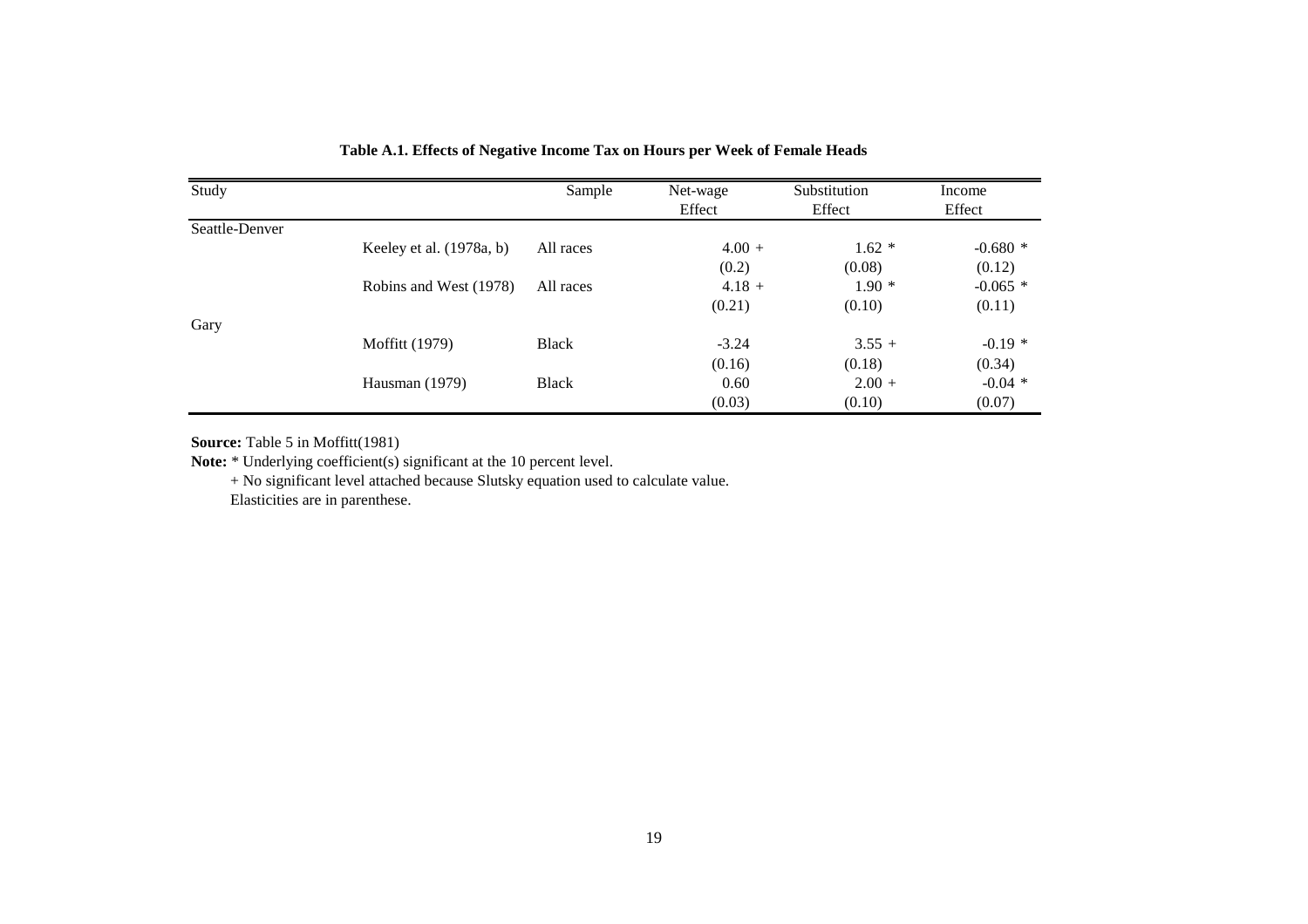| Year | If taxable     | But not over | The tax is                                        |
|------|----------------|--------------|---------------------------------------------------|
|      | income is over |              |                                                   |
| 1994 |                |              |                                                   |
|      | \$0            | \$30,500     | 15% of the amount over \$0                        |
|      | \$30,500       | \$78,700     | \$4,575.00 plus 28% of the amount over 30,500     |
|      | \$78,700       | \$127,500    | \$18,071.00 plus 31% of the amount over 78,700    |
|      | \$127,500      | \$250,000    | \$33,199.00 plus 36% of the amount over 127,500   |
|      | \$250,000      | no limit     | \$77,299.00 plus 39.6% of the amount over 250,000 |
| 1995 |                |              |                                                   |
|      | \$0            | \$31,250     | 15% of the amount over \$0                        |
|      | \$31,250       | \$80,750     | \$4,687.50 plus 28% of the amount over 31,250     |
|      | \$80,750       | \$130,800    | \$18,547.50 plus 31% of the amount over 80,750    |
|      | \$130,800      | \$256,500    | \$34,063.00 plus 36% of the amount over 130,800   |
|      | \$256,500      | no limit     | \$79,315.00 plus 39.6% of the amount over 256,500 |
| 1996 |                |              |                                                   |
|      | \$0            | \$32,150     | 15% of the amount over \$0                        |
|      | \$32,150       | \$83,050     | \$4,822.50 plus 28% of the amount over 32,150     |
|      | \$83,050       | \$134,500    | \$19,074.50 plus 31% of the amount over 83,050    |
|      | \$134,500      | \$263,750    | \$35,024.00 plus 36% of the amount over 134,500   |
|      | \$263,750      | no limit     | \$81,554.00 plus 39.6% of the amount over 263,750 |
| 1997 |                |              |                                                   |
|      | \$0            | \$33,050     | 15% of the amount over \$0                        |
|      | \$33,050       | \$85,350     | \$4,957.50 plus 28% of the amount over 33,050     |
|      | \$85,350       | \$138,200    | \$19,601.50 plus 31% of the amount over 85,350    |
|      | \$138,200      | \$271,050    | \$35,985.00 plus 36% of the amount over 138,200   |
|      | \$271,050      | no limit     | \$83,811.00 plus 39.6% of the amount over 271,050 |
| 1998 |                |              |                                                   |
|      | \$0            | \$33,950     | 15% of the amount over \$0                        |
|      | \$33,950       | \$87,700     | \$5,092.5.00 plus 28% of the amount over 33,950   |
|      | \$87,700       | \$142,000    | \$20,142.50 plus 31% of the amount over 87,700    |
|      | \$142,000      | \$278,450    | \$36,975.50 plus 36% of the amount over 142,000   |
|      | \$278,450      | no limit     | \$86,097.50 plus 39.6% of the amount over 278,450 |
| 1999 |                |              |                                                   |
|      | \$0            | \$34,550     | 15% of the amount over \$0                        |
|      | \$34,550       | \$89,150     | \$5,182.50 plus 28% of the amount over 34,550     |
|      | \$89,150       | \$144,400    | \$20,470.50 plus 31% of the amount over 89,150    |
|      | \$144,400      | \$283,150    | \$37,598.00 plus 36% of the amount over 144,400   |
|      | \$283,150      | no limit     | \$87,548.00 plus 39.6% of the amount over 283,150 |

#### **Table A.2. U.S. Federal Tax Rate Schedules for Head of Household: 1994-1999**

**Source:** IRS 1994, 1995, 1996, 1997, 1998 and 1999 Tax Schedules.

**Note:** Standard deductions are \$5,600, \$5,750, \$5,900, \$6,050, \$6,250 and \$6,350 for head of household in 1994, 1995, 1996, 1997, 1998 and 1999 respectively.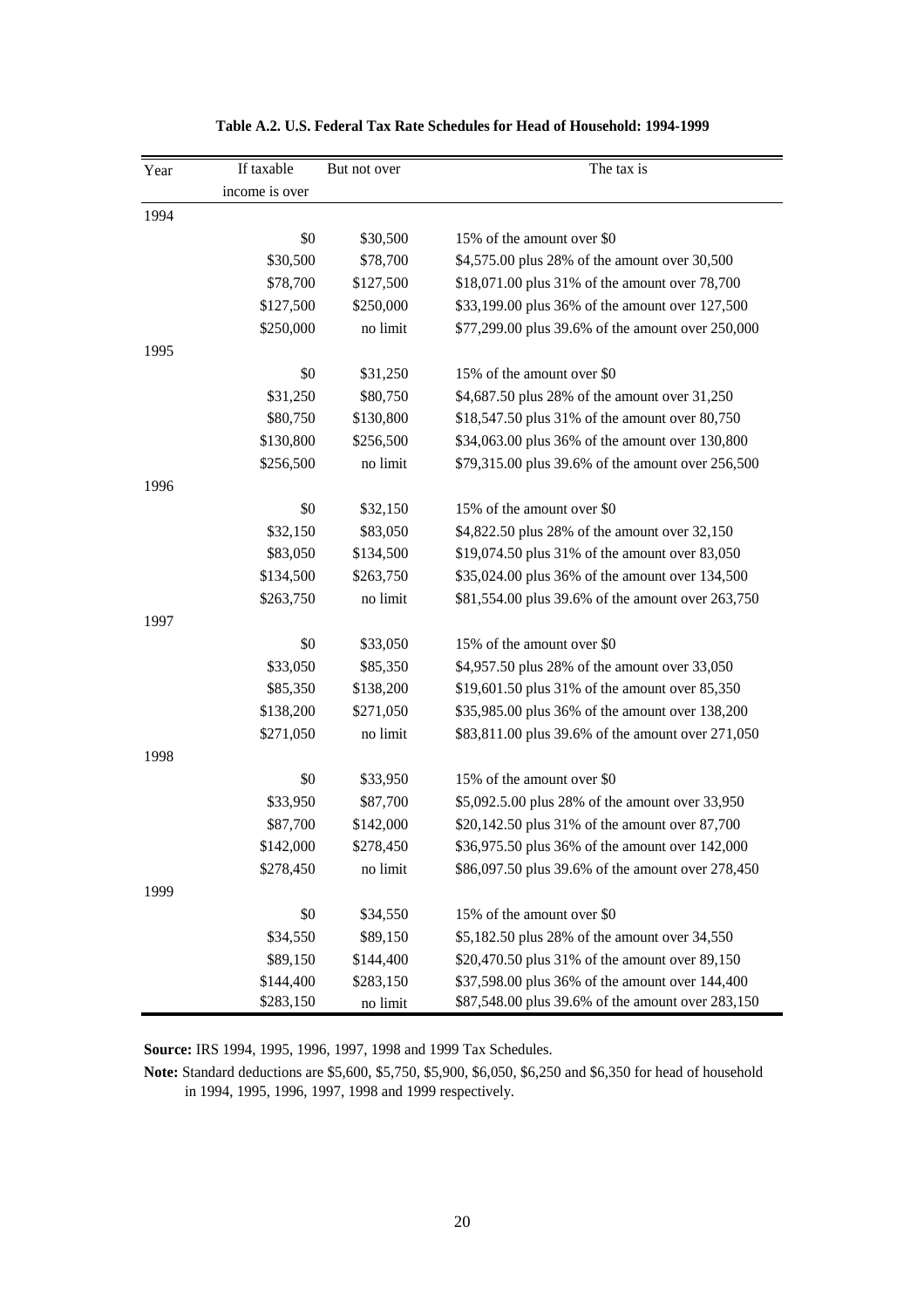| Year         | <b>Credit Rate</b> | <b>Flat Region</b> |        | Maximum |             | Phase-out Region |        |
|--------------|--------------------|--------------------|--------|---------|-------------|------------------|--------|
|              | (%)                | Beginning          | Ending | Credit  | Phase-out   | Beginning        | Ending |
|              |                    | Income             | Income |         | Rate $(\%)$ | Income           | Income |
| 1994         |                    |                    |        |         |             |                  |        |
| No Children  | 7.65               | 4,000              | 5,000  | 306     | 7.65        | 5,000            | 9,000  |
| One Child    | 26.30              | 7,750              | 11,000 | 2,038   | 15.98       | 11,000           | 23,755 |
| Two Children | 30.00              | 8,425              | 11,000 | 2,528   | 17.68       | 11,000           | 25,296 |
| 1995         |                    |                    |        |         |             |                  |        |
| No Children  | 7.65               | 4,100              | 5,130  | 314     | 7.65        | 5,130            | 9,230  |
| One Child    | 34.00              | 6,160              | 11,290 | 2,094   | 15.98       | 11,290           | 24,396 |
| Two Children | 36.00              | 8,640              | 11,290 | 3,110   | 20.22       | 11,290           | 26,673 |
| 1996         |                    |                    |        |         |             |                  |        |
| No Children  | 7.65               | 4,220              | 5,280  | 323     | 7.65        | 5,280            | 9,500  |
| One Child    | 34.00              | 6,330              | 11,610 | 2,152   | 15.98       | 11,610           | 25,078 |
| Two Children | 40.00              | 8,890              | 11,610 | 3,556   | 21.06       | 11,610           | 28,495 |
| 1997         |                    |                    |        |         |             |                  |        |
| No Children  | 7.65               | 4,340              | 5,430  | 332     | 7.65        | 5,430            | 9,770  |
| One Child    | 34.00              | 6,500              | 11,930 | 2,210   | 15.98       | 11,930           | 25,750 |
| Two Children | 40.00              | 9,140              | 11,930 | 3,656   | 21.06       | 11,930           | 29,290 |
| 1998         |                    |                    |        |         |             |                  |        |
| No Children  | 7.65               | 4,460              | 5,570  | 341     | 7.65        | 5,570            | 10,030 |
| One Child    | 34.00              | 6,680              | 12,260 | 2,271   | 15.98       | 12,260           | 26,473 |
| Two Children | 40.00              | 9,390              | 12,260 | 3,756   | 21.06       | 12,260           | 30,095 |
| 1999         |                    |                    |        |         |             |                  |        |
| No Children  | 7.65               | 4,530              | 5,670  | 347     | 7.65        | 5,670            | 10,200 |
| One Child    | 34.00              | 6,800              | 12,460 | 2,312   | 15.98       | 12,460           | 26,928 |
| Two Children | 40.00              | 9,540              | 12,460 | 3,816   | 21.06       | 12,460           | 30,580 |

**Table A.3. U.S. Earned Income Credit Parameters, 1994-1999**

**Source:** 2000 Green Book, Table 13-12.